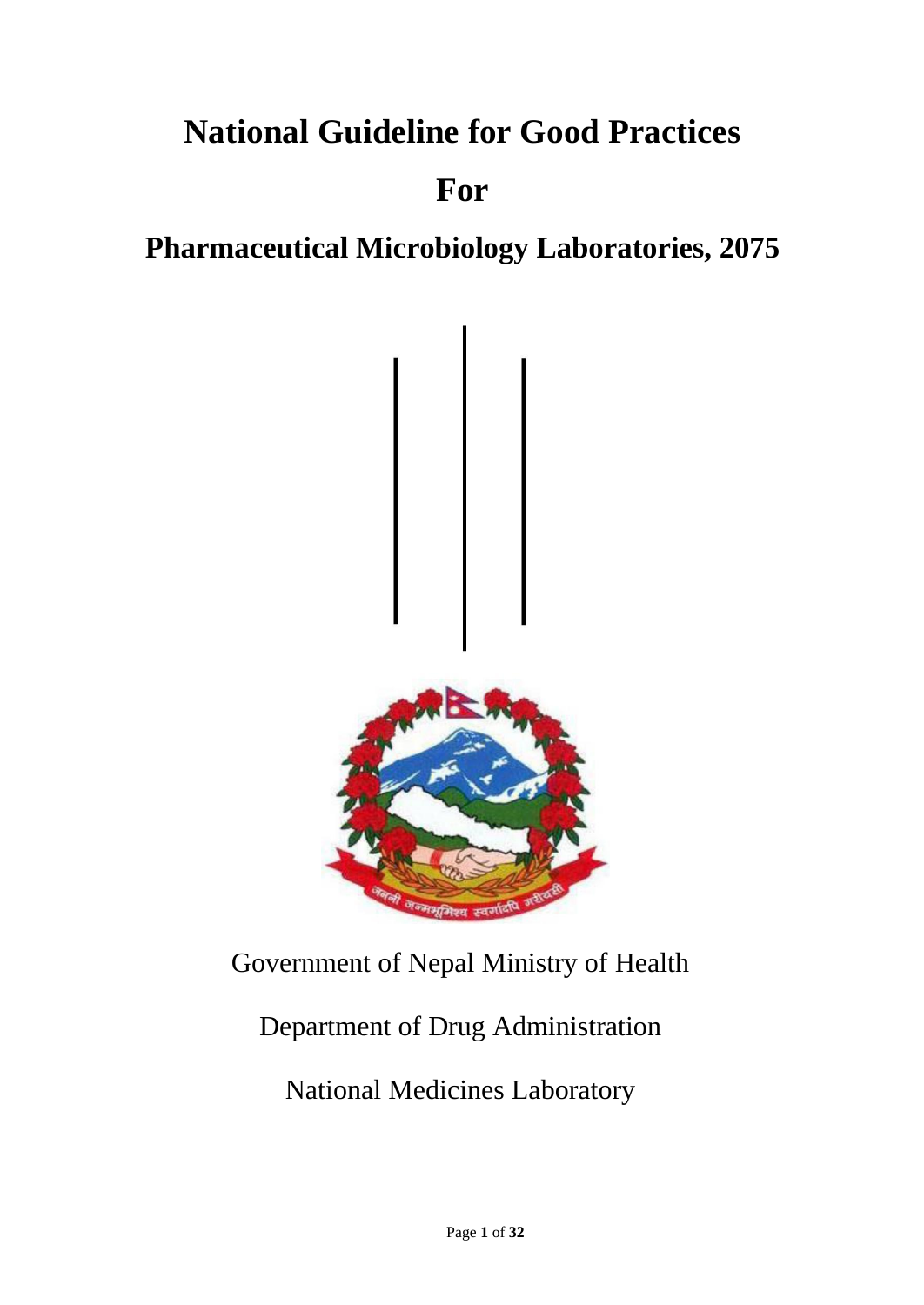## **Table of Contents**

|     | General requirements for the competence of Pharmaceutical Microbiology Laboratories3 |  |
|-----|--------------------------------------------------------------------------------------|--|
| 2.  |                                                                                      |  |
| 3.  |                                                                                      |  |
| 4.  |                                                                                      |  |
| 5.  |                                                                                      |  |
| 6.  |                                                                                      |  |
| 7.  |                                                                                      |  |
| 8.  |                                                                                      |  |
| 8.1 |                                                                                      |  |
| 8.2 |                                                                                      |  |
| 8.3 |                                                                                      |  |
| 9.  |                                                                                      |  |
| 9.1 |                                                                                      |  |
| 9.2 |                                                                                      |  |
| 9.3 |                                                                                      |  |
|     |                                                                                      |  |
| 11. | Sampling.                                                                            |  |
| 12. |                                                                                      |  |
| 13. |                                                                                      |  |
|     |                                                                                      |  |
| 15. |                                                                                      |  |
|     |                                                                                      |  |
|     |                                                                                      |  |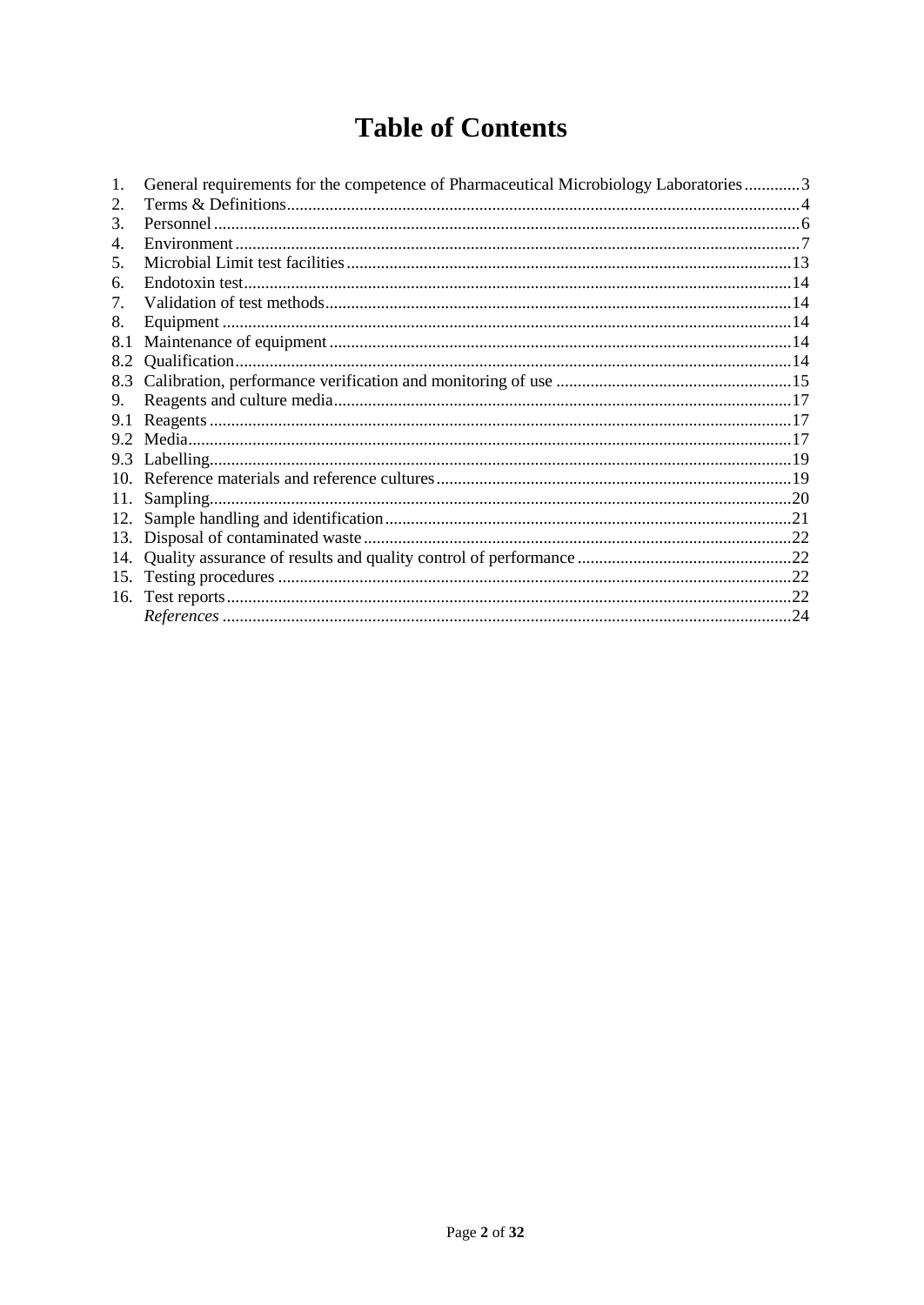## <span id="page-2-0"></span>**1. General requirements for the competence of Pharmaceutical Microbiology**

## **Laboratories**

## 1.1 **Scope**

This document is applicable to national and commercial pharmaceutical microbiology laboratory.

Pharmaceutical microbiology laboratories may be involved in:

- sterility testing;
- detection, isolation, enumeration and identification of microorganisms (bacteria, yeast and moulds)
- testing for bacterial endotoxins in different materials (e.g. starting materials, water), products, surfaces, garments and the environment; and assay using microorganisms as part of the test system

These guidelines relate to all microbiology laboratories involved in the above-mentioned testing activities, whether they are independent or a department or unit of a pharmaceutical manufacturing facility. These guidelines are based on and supplement the requirements described in National Guidelines on Good Laboratory Practice for Pharmaceutical Quality Control Laboratories, 2075.

## 1.2 **Normative References**

The following documents are referred to in the text in such a way that some or all of their content constitutes requirements of this document. For dated references, only the edition cited applies. For undated references, the latest edition of the referenced document (including any amendments) applies.

- ISO/IEC 17000, *Conformity assessment — Vocabulary and general principles*
- ISO/IEC 17025, General requirements for the competence of testing and calibration laboratories
- Drug Act 2035
- Drug Standard Regulation 2043
- National GMP Guidelines, 2072
- WHO good practices for pharmaceutical microbiology laboratories, WHO Technical Report Series, No. 961, 2011
- WHO good manufacturing practices for pharmaceutical products: main principles (WHO TRS 986)
- WHO good practices for pharmaceutical quality control laboratories (WHO TRS No. 957, 2010)
- WHO, HANDBOOK of GOOD LABORATORY PRACTICE (GLP);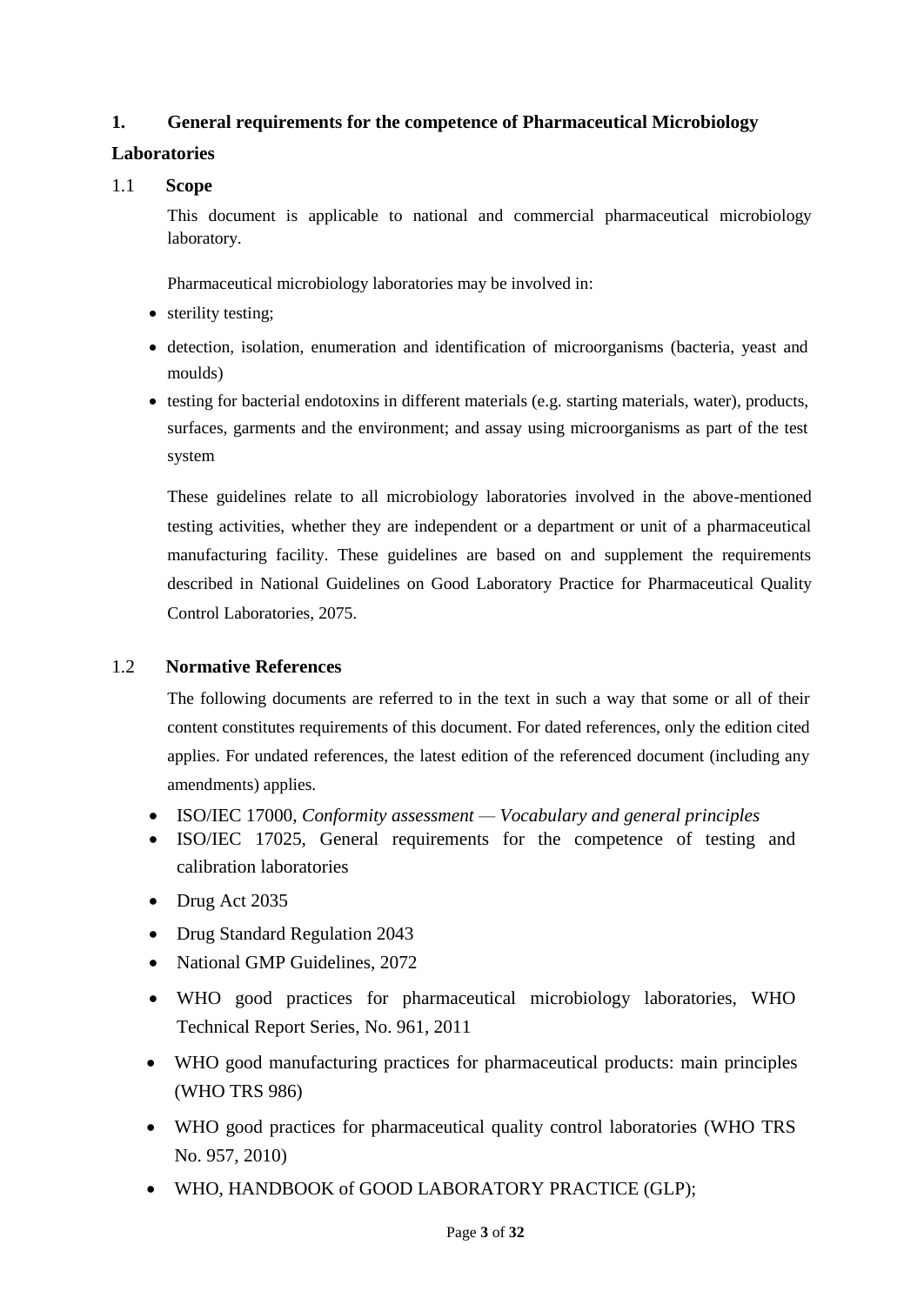## <span id="page-3-0"></span>**2. Terms & Definitions**

#### *calibration*

The set of operations that establish, under specified conditions, the relationship between values indicated by an instrument or system for measuring (especially weighing), recording and controlling, or the values represented by a material measure, and the corresponding known values of a reference standard. Limits for acceptance of the results of measuring should be established.

#### *certified reference material*

Reference material, characterized by a metrologically valid procedure for one or more specified properties, accompanied by a certificate that provides the value of the specified property, its associated uncertainty and a statement of metrological traceability.

#### *limit of detection*

The lowest number of microorganisms that can be detected but in numbers that cannot be estimated accurately.

#### *precision*

The degree of agreement among individual results.

#### *quantitation limit (limit of quantitation)*

Applied to quantitative microbiological tests. The lowest number of microorganisms within a defined variability that may be counted under the experimental conditions of the method under evaluation.

#### *reference cultures*

Collective term for reference strain and reference stocks.

#### *reference material*

*Material* sufficiently homogeneous and stable with respect to one or more specified properties, which has been established to be fit for its intended use in a measurement process.

#### *reference method*

A method which has been validated as being fit for purpose, with which an alternative method may be compared.

#### *reference stocks*

A set of separate identical cultures obtained by a single subculture from the reference strain.

#### *reference strains*

Microorganisms defined at least to the genus and species level, catalogued and described according to its characteristics and preferably stating its origin. Normally obtained from a recognized national or international collection.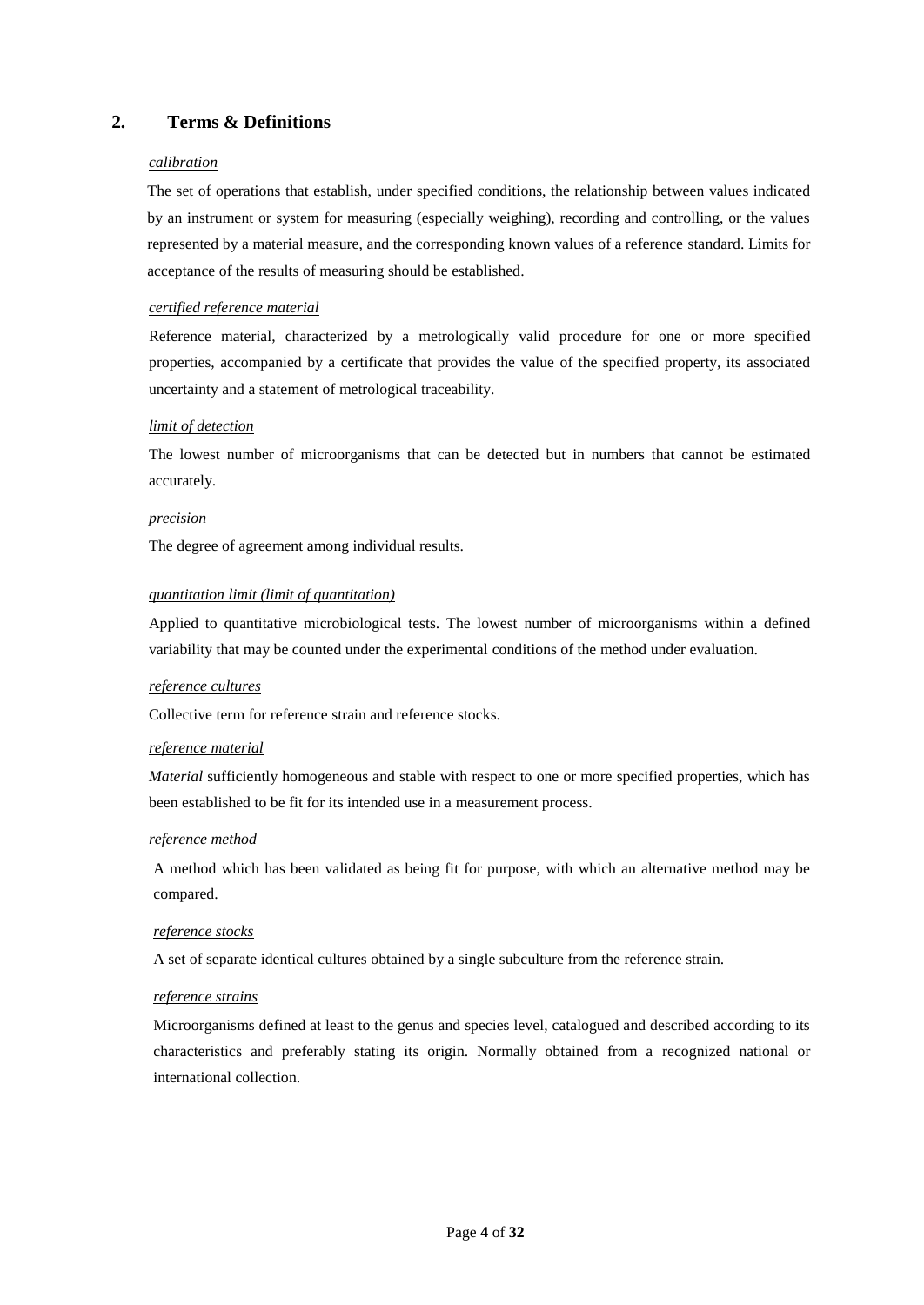#### *repeatability*

Closeness of the agreement between the results of successive measurements of the same measure and under the same conditions of measurement (adapted from ISO).

#### *reproducibility*

Reproducibility expresses precision between laboratories.

#### *robustness (or ruggedness)*

The ability of the procedure to provide analytical results of acceptable accuracy and precision under a variety of conditions.

#### *sensitivity*

The fraction of the total number of positive cultures or colonies correctly assigned in the presumptive inspection .

#### *specificity (selectivity)*

The ability of the method to detect the required range of microorganisms that might be present in the test sample.

#### *validation*

Action of proving, in accordance with the principles of good practice quality guidelines and regulations (GxP), that any procedure, process, equipment (including the software or hardware used), material, activity or system actually and consistently leads to the expected results.

#### *verification*

The application of methods, procedures, tests and other evaluations, in addition to monitoring, to determine compliance with GxP principles.

#### *working culture*

A primary subculture from a reference stock.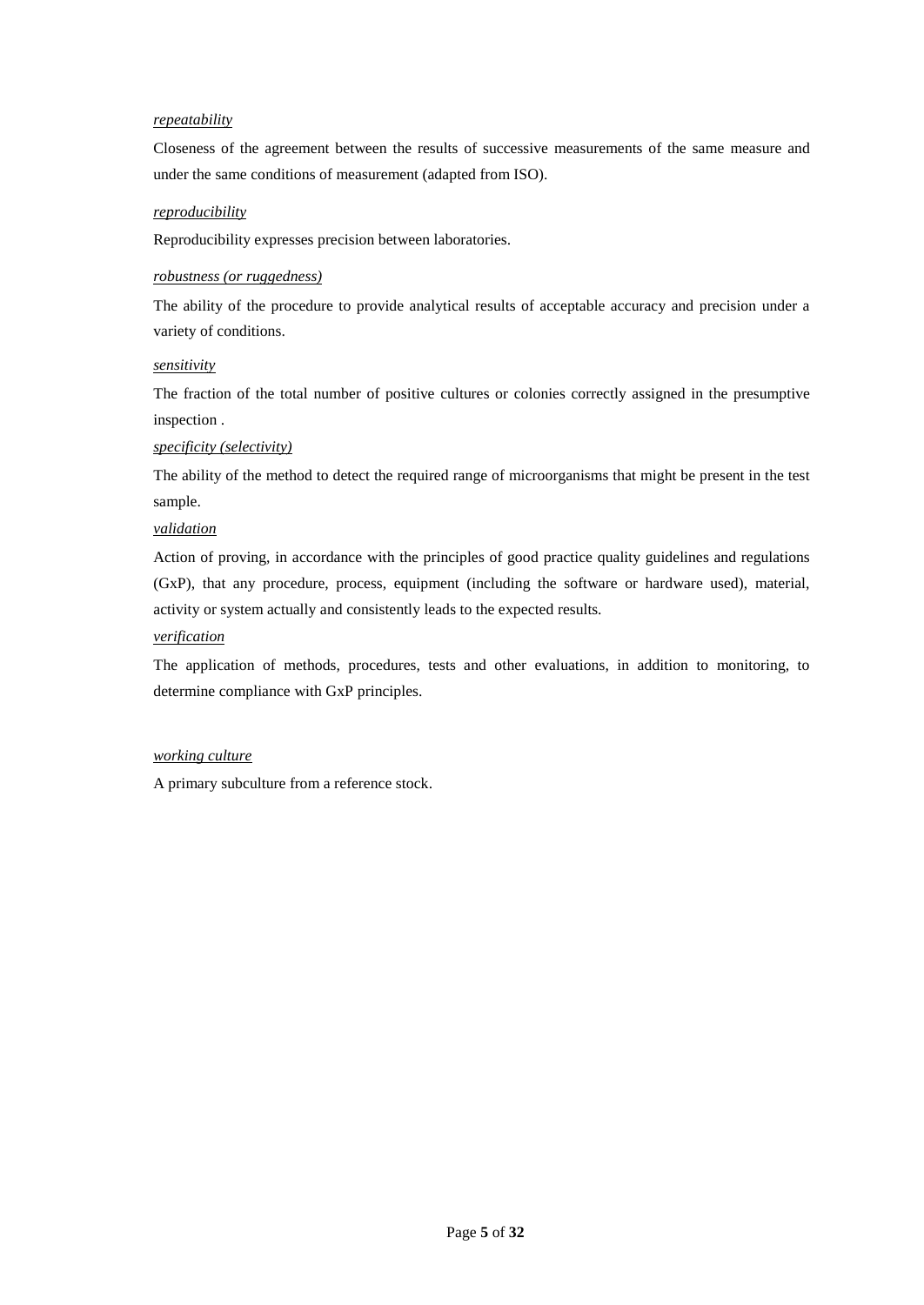## <span id="page-5-0"></span>**3. Personnel**

- 3.1 Microbiological testing should be performed and supervised by an experienced person, qualified in B. Pharmacy or B.Sc/MSc in microbiology or equivalent. Staff should have basic training in microbiology and relevant practical experience before being allowed to perform work covered by the scope of testing.
- 3.2 Current job descriptions for all personnel involved in tests and/ or calibrations, validations and verifications should be maintained. The laboratory should also maintain records of all technical personnel, describing their qualifications, training and experience.
- 3.3 If the laboratory includes opinions and interpretations of test results in reports, this should be done by authorized personnel with suitable experience and relevant knowledge of the specific application including, for example, regulatory and technological requirements and acceptability criteria.
- 3.4 The laboratory management should ensure that all personnel have received adequate training for the competent performance of tests and operation of equipment. This should include training in basic techniques, e.g. plate pouring, counting of colonies, aseptic technique, media preparation, serial dilutions, and basic techniques in identification, with acceptability determined using objective criteria where relevant. Personnel may only perform tests on samples either if they are recognized as competent to do so, or if they do so under adequate supervision. Competence should be monitored continuously with provision for retraining where necessary.

<span id="page-5-1"></span>Where a method or technique is not in regular use, the competency of the personnel to perform the test should be verified before testing is undertaken. In some cases it is acceptable to relate competence to a general technique or instrument being used rather than to particular methods.

- 3.5 Personnel should be trained in necessary procedures for containment of microorganisms within the laboratory facility.
- 3.6 Personnel should be trained in safe handling of microorganisms.
- 3.7 Only the minimum number of personnel required should be present in clean areas; this is particularly important during aseptic processes. As far as possible, inspections and controls should be conducted from outside such areas.
- 3.8 Staff who have been engaged in the processing of animal-tissue materials or of cultures of microorganisms other than those used in the current manufacturing process should not enter sterile-product areas unless rigorous and clearly defined decontamination procedures have been followed.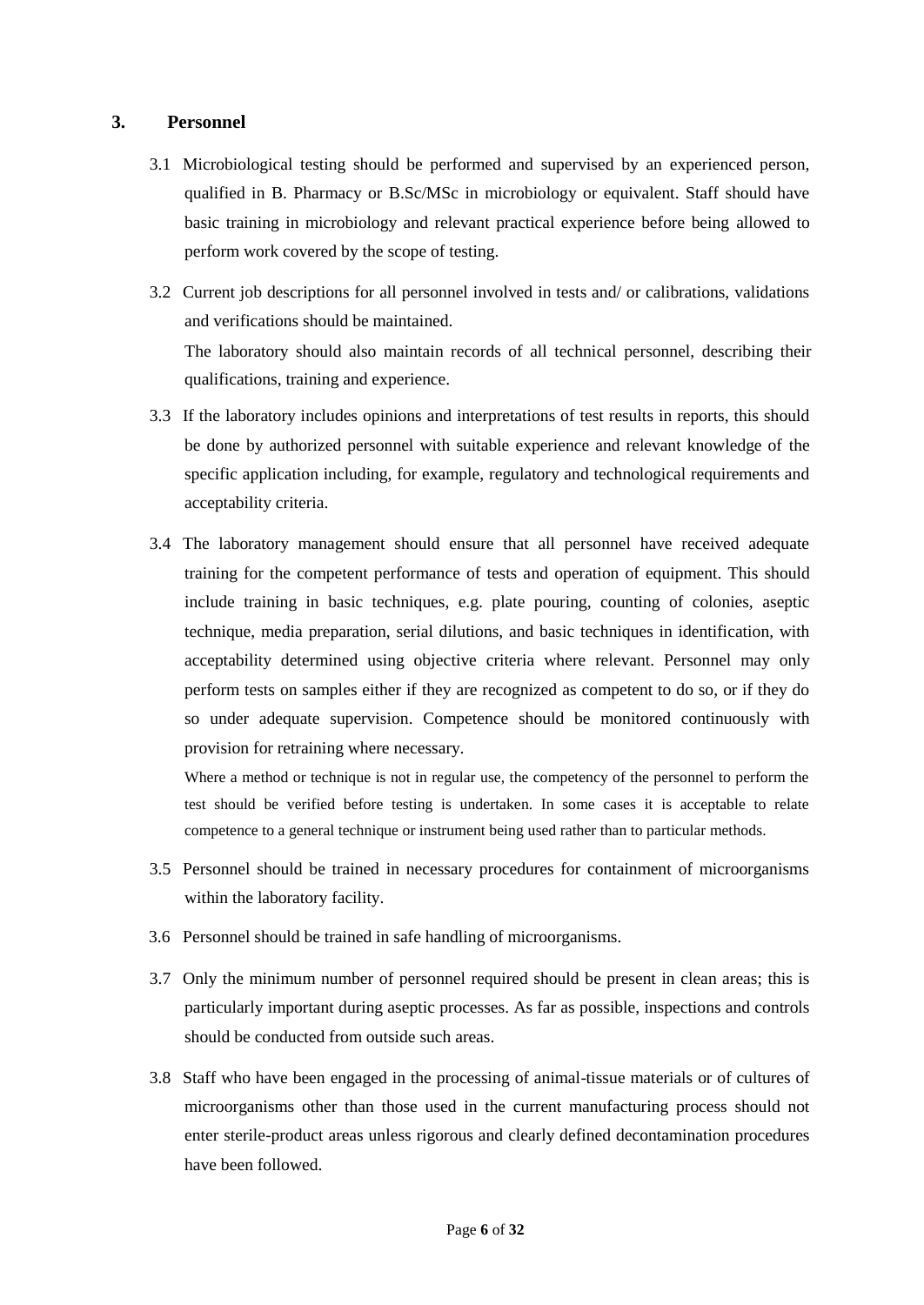## **4. Environment**

## 4.1 **Premises**

- 4.1.1 Microbiology laboratories and certain support equipment (e.g. autoclaves and glassware) should be dedicated and separated from other areas, especially from production areas.
- 4.1.2 Microbiology laboratories should be designed to suit the operations to be carried out in them. There should be sufficient space for all activities to avoid mix ups, contamination and cross-contamination. There should be adequate suitable space for samples, reference organisms, media (if necessary, with cooling), testing and records. Due to the nature of some materials (e.g. sterile media versus reference organisms or incubated cultures), separate storage locations may be necessary.
- 4.1.3 Laboratories should be appropriately designed and should take into account the suitability of construction materials to enable appropriate cleaning, disinfection and minimize the risks of contamination.
- 4.1.4 There should be separate air supply to laboratories and production areas. Separate airhandling units and other provisions, including temperature and humidity controls where required, should be in place for microbiological laboratories. The air supplied to the laboratory should be of appropriate quality and should not be a source of contamination.
- 4.1.5 Access to the microbiological laboratory should be restricted to authorized personnel. Personnel should be made aware of:
	- the appropriate entry and exit procedures including gowning;
	- the intended use of a particular area;
	- the restrictions imposed on working within such areas;
	- the reasons for imposing such restrictions; and
	- the appropriate containment levels.
- 4.1.6 Laboratory activities, such as sample preparation, media and equipment preparation and enumeration of microorganisms, should be segregated., false-positive results and falsenegative results. Sterility testing should always be performed in a dedicated area. Culture handling and microbial limit test area should be segregated.
- 4.1.7 Consideration should be given to designing appropriate classified areas for the operations to be performed within the microbiology laboratory. The classification should be based on the criticality of the product and the operation being carried out in the area. Sterility testing should be performed under the same class as used for sterile/aseptic manufacturing operations. Zonal classifications should be as follows: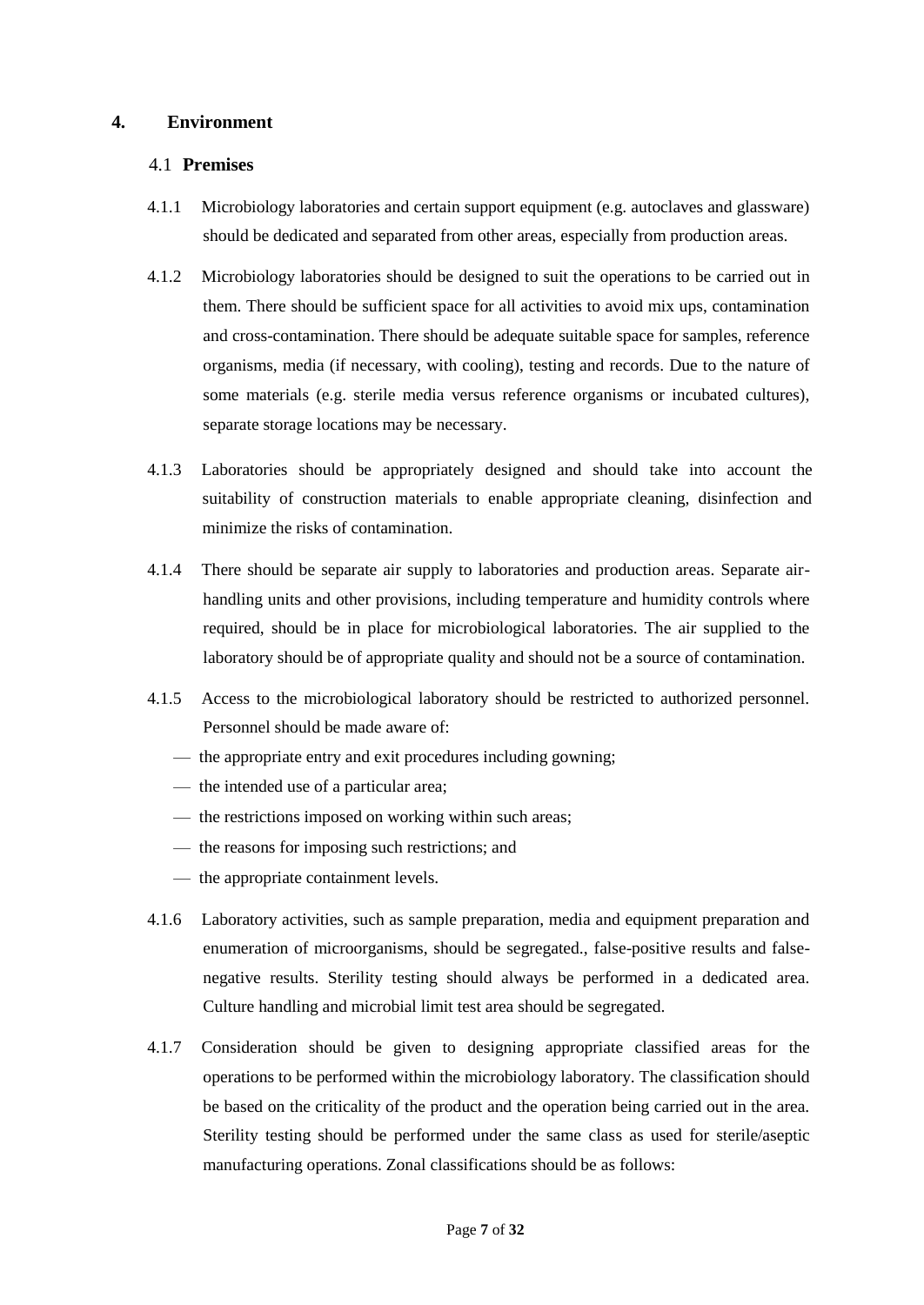| Zone                                  | <b>Grade</b>     | <b>Class</b>   | <b>ISO</b>     |
|---------------------------------------|------------------|----------------|----------------|
| Sample receipt                        | Unclassified     |                |                |
| Media Preparation                     | D                | 100000         | $\tau$         |
| Autoclave loading                     | D                | 100000         | $\overline{7}$ |
| Decontamination                       | Unclassified     | .              | .              |
| Autoclave unloading, inside the       | Grade B          | 100            | 5              |
| sterility testing area                |                  |                |                |
| Autoclave unloading, inside the area  | Grade D          | 100000         | $\overline{7}$ |
| other than the sterility testing area |                  |                |                |
| Microbial Limit Test (MLT)            | Grade A          | 100            | 5              |
| Background to MLT area                | At least Grade C | At least 10000 | $\overline{7}$ |
| Microbial Limit Test (MLT)            | Grade A          | 100            | 5              |
| <b>Sterility Testing</b>              | Grade A          | 100            | 5              |
| Background to sterility testing area  | <b>Graded B</b>  | 100            | 5              |
| Enumeration                           | Grade D          | 100000         | $\overline{7}$ |
| Incubator                             | Grade D          | 100000         | $\overline{7}$ |
| Endotoxin test                        | Grade A          | 100            | 5              |
| Background to endotoxin test area     | At least Grade C | At least 10000 | $\overline{7}$ |

- 4.1.8 In general, laboratory equipment should not routinely be moved between areas of different cleanliness class, to avoid accidental cross contamination. Laboratory equipment used in the microbiology laboratory should not be used outside the microbiology area, unless there are specific precautions in place to prevent crosscontamination.
- 4.2 Environmental monitoring in the laboratory

Where necessary and appropriate an environmental monitoring programme should be in place which covers environmental microbiological monitoring and temperature and pressure differentials. Alert and action limits should be defined. Trending of environmental monitoring results should be carried out.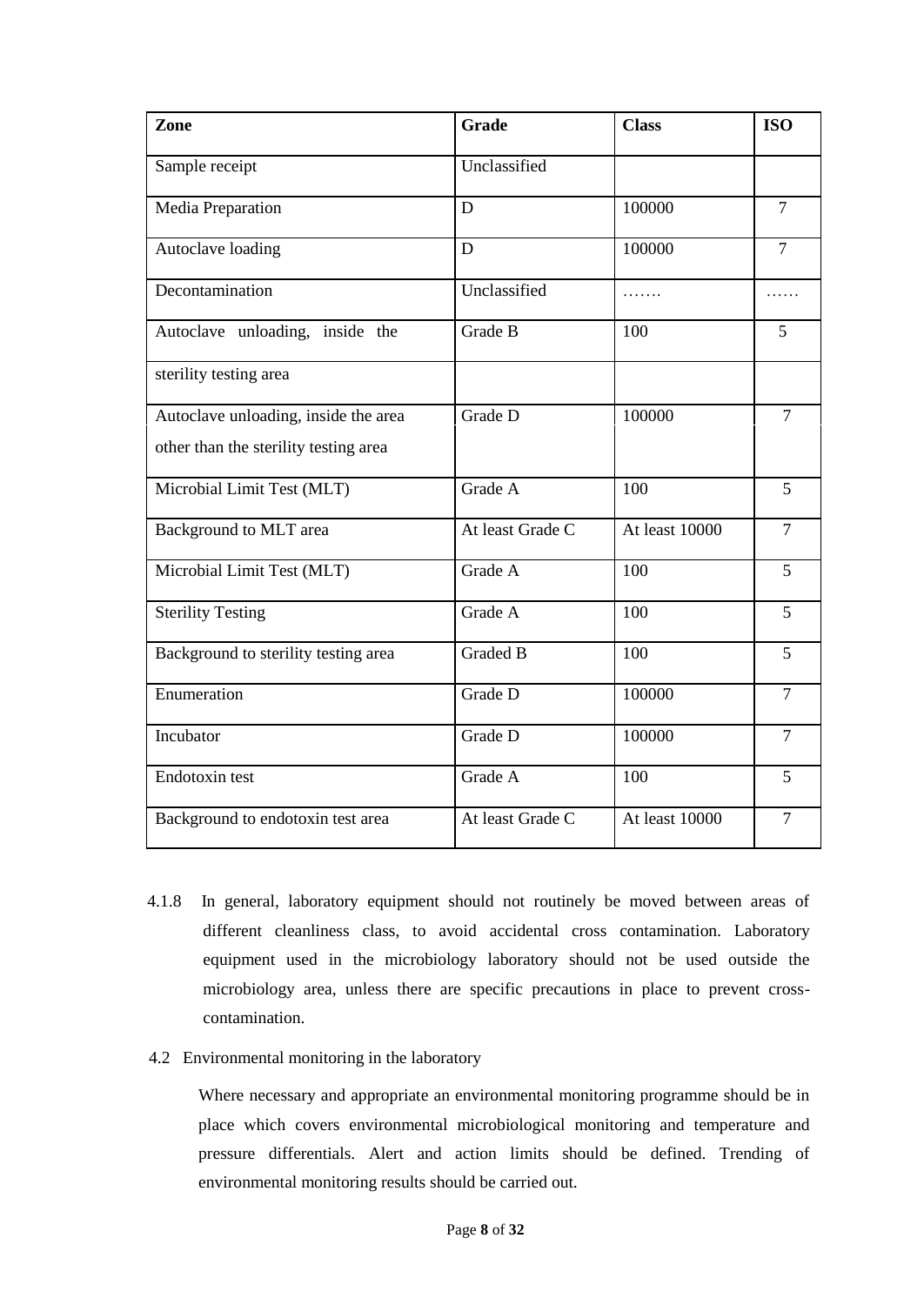- 4.2.1 Environmental microbiological monitoring should reflect the facility used (room or isolator) and include a combination of air and surface sampling methods appropriate to the facility, such as:
	- active air sampling;
	- settle (exposure) plates;
	- surface contact
	- replicate organism detection and counting (RODAC) plates, swabs or flexible films;
	- operators' glove prints.

Microbial environmental monitoring of the sterility test zone should be performed during every work session under operational (dynamic) conditions and for the microbial limit test and endotoxin testing area, the frequency should be defined to ensure the bioburden is within specified limit. There should be written specifications, including appropriate alert and action limits for microbial contamination. Limits for microbiological environmental monitoring are as per National GMP Code, 2072.

| Grade         | Air Sample        | Settle plates          | Contact plates          | Glove points              |
|---------------|-------------------|------------------------|-------------------------|---------------------------|
|               | Cf <sub>u/m</sub> | 90mm diam.<br>Cfu/4hrs | 55mm diam.<br>cfu/plate | forefingers<br>cfu/glove* |
| A             | $<$ 1             | <10                    | $<$ l                   | ${<}1$                    |
| B             | 10                | 5                      | 5                       | 5                         |
| $\mathcal{C}$ | 100               | 50                     | 25                      |                           |
| D             | 200               | 100                    | 50                      |                           |

Limit for microbiogical environmental monitoring:

\*optional for other tests except sterility testing

#### 4.2.2 Cleaning, disinfection and hygiene

There should be a documented cleaning and disinfection program. Results of environmental monitoring should be considered where relevant. There should be a procedure for dealing with spillages. Adequate hand-washing and hand-disinfection facilities should be available.

- 4.2.3 Sterility test facilities
- 4.2.3.1 Sterility test facilities have specific environmental requirements to ensure the integrity of tests carried out. Sterility testing should be carried out and specifies requirements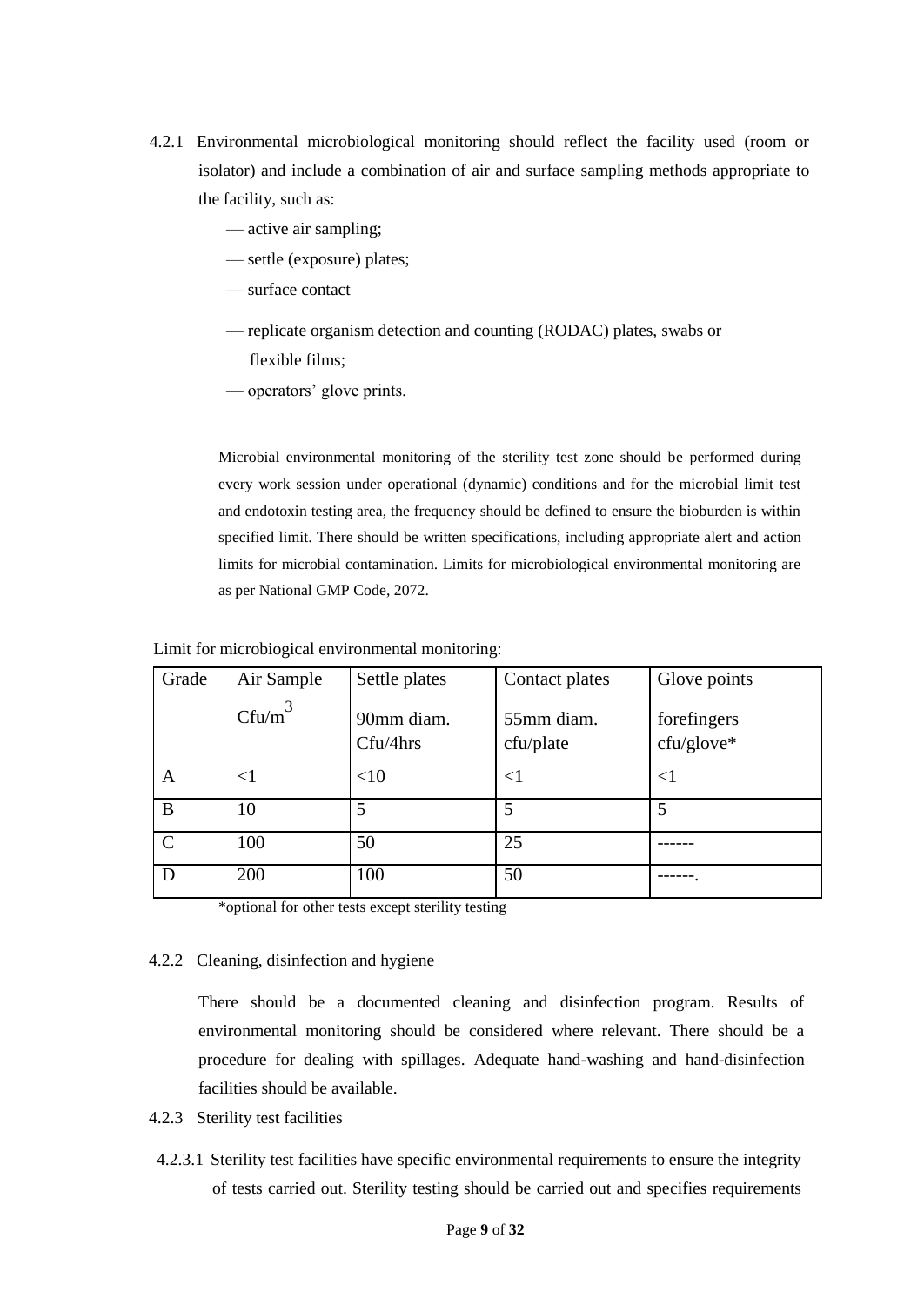for sterility testing. This section details the clean-room requirements for a sterility test facility.

- 4.2.3.2 Sterility testing should be performed under aseptic conditions, which should be equivalent to air quality standards required for the aseptic manufacture of pharmaceutical products. The premises, services and equipment should be subject to the appropriate qualification process.
- 4.2.3.3 The sterility testing should be carried out within a Grade A unidirectional airflow protected zone or a biosafety cabinet (if warranted), which should be located within a clean room with a Grade B background. Alternatively, the testing can be carried out within a barrier isolator. Care should be taken with the design of the facility layout and room airflow patterns, to ensure that the unidirectional airflow patterns are not disrupted.
- 4.2.3.4 The clean-room classification and air-handling equipment of the sterility test facilities should be requalified at least annually by a competent person or contractor. The environment should comply with the non-viable and viable limits, and verification of high efficiency particulate air (HEPA) filter integrity and room airflows should be performed. Mapping locations for sample points for routine monitoring should be documented, as well as exposure duration, and frequency of all types of microbiological environmental monitoring should be specified in written procedures.
- 4.2.3.5 Air supplied to Grade A and B zones should be via terminal HEPA filters.
- 4.2.3.6 Appropriate airflow alarms and pressure differentials and indication instruments should be provided (*GMP: Heating, ventilation and air-conditioning systems for non- sterile pharmaceutical dosage forms* and *GMP for sterile pharmaceutical products*.
- 4.2.3.7 Room pressure readings should be taken and recorded from externally mounted gauges unless a validated continuous monitoring system is installed. As a minimum, readings should be taken prior to entry of the operator to the test suite. Pressure gauges should be labeled to indicate the area served and the acceptable specification.
- 4.2.3.8 Entry to the clean room should be via a system of airlocks and a change room where operators are required to don suitable clean-room garments. The final change room should be under "at rest" conditions of the same grade as the room it serves. Change rooms should be of adequate size for ease of changing. There should be clear demarcation of the different zones.
- 4.2.3.9 Outdoor clothing should not be brought into changing rooms leading to Grade B and C rooms. For every worker in a Grade A/B area, clean sterile (sterilized or adequately sanitized) protective garments should be provided at each work session. Gloves should be regularly disinfected during operations. Masks and gloves should be changed at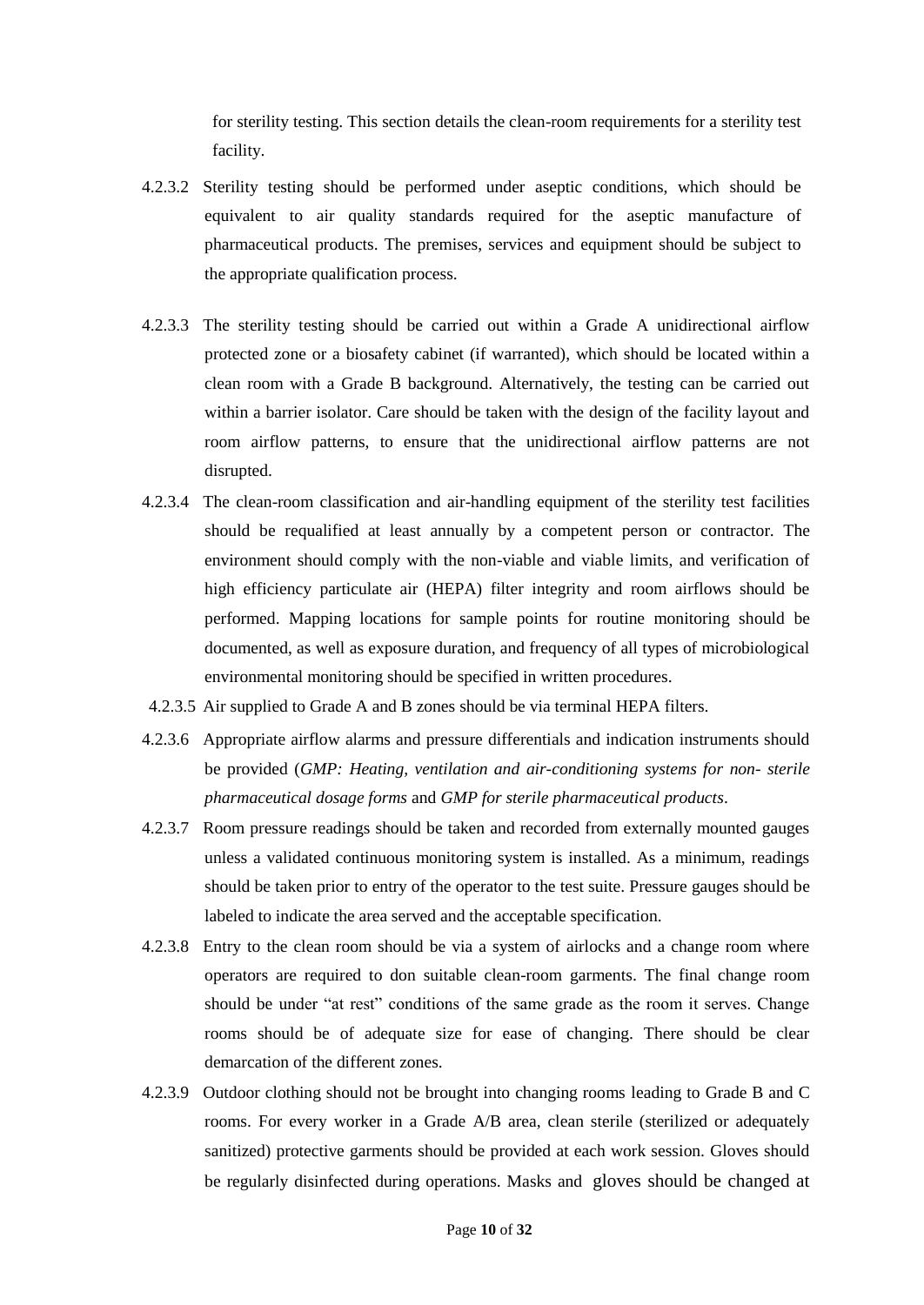least every working session. Operators working in Grade A and B areas should wear sanitized goggles.

- 4.2.3.10 Wrist-watches, cosmetics and jewellery should not be worn in clean areas.
- 4.2.3.11 The clothing required for each grade is as follows:

• Grade D. The hair and, where relevant, beard and moustache should be covered. Protective clothing and appropriate shoes or overshoes should be worn. Appropriate measures should be taken to avoid any contamination from outside the clean area.

• Grade C. The hair and, where relevant, beard and moustache should be covered. A one-piece jumpsuit, gathered at the wrists and with a high neck, and appropriate shoes or overshoes should be worn. The clothing should shed virtually no fibres or particulate matter.

• Grades A and B. Entry of personnel into Grade A areas should be minimized. Headgear should totally enclose the hair and, where relevant, beard and moustache. A one-piece jumpsuit, gathered at the wrists and with a high neck, should be worn. The headgear should be tucked into the neck of the suit. A facemask should be worn to prevent the shedding of droplets. Sterilized, non-powdered gloves of appropriate material and sterilized or disinfected footwear should be worn. Trouser-bottoms should be tucked inside the footwear and garment sleeves into the gloves. The protective clothing should shed virtually no fibres or particulate matter and should retain particles shed by the body.

- 4.2.3.12 Clothing used in clean areas should be laundered or cleaned in such a way that it does not gather additional particulate contaminants that can later be shed. Separate laundry facilities for such clothing are desirable. If fibres are damaged by inappropriate cleaning or sterilization, there may be an increased risk of shedding particles. Washing and sterilization operations should follow standard operating procedures. Operators should be trained and certified in gowning procedures with training records maintained.
- 4.2.3.13 All premises should as far as possible be designed to avoid the unnecessary entry of supervisory or control personnel. Grade A and B areas should be designed so that all operations can be observed from outside.
- 4.2.3.14 In clean areas all exposed surfaces should be smooth, impervious and unbroken to minimize the shedding or accumulation of particles or microorganisms and to permit the repeated application of cleaning agents and disinfectants, where used.
- 4.2.3.15 To reduce the accumulation of dust and to facilitate cleaning, there should be no uncleanable recesses and a minimum of projecting ledges, shelves, cupboards and equipment. Doors should be carefully designed to avoid uncleanable recesses; sliding doors may be undesirable for this reason. Swing doors should open to the high-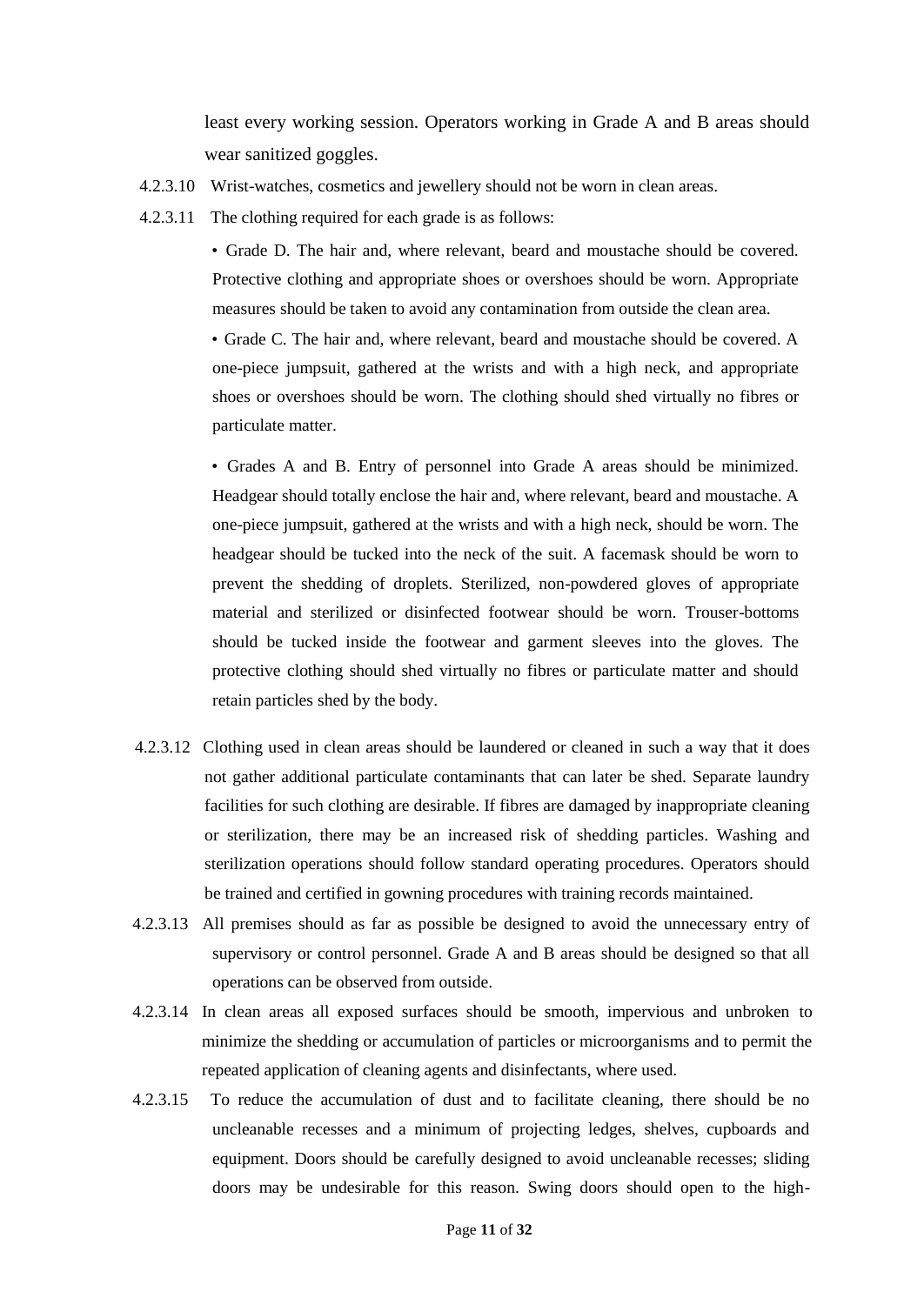pressure side and be provided with self-closers. Exceptions are permitted based on egress and site environmental, health and safety containment requirements.

- 4.2.3.16 False ceilings should be sealed to prevent contamination from the void space above them.
- 4.2.3.17 Pipes and ducts and other utilities should be installed so that they do not create recesses, unsealed openings and surfaces that are difficult to clean. Sanitary pipes and fittings should be used and threaded pipe connections should be avoided.
- 4.2.3.18 Sinks and drains should be avoided wherever possible and should be excluded from Grade A and B areas where aseptic operations are carried out. Where installed they should be designed, located and maintained so as to minimize the risks of microbial contamination; they should be fitted with effective, easily cleanable traps and with air breaks to prevent backflow. Any floor channels should be open and easily cleanable and be connected to drains outside the area in a manner that prevents the ingress of microbial contaminants.
- 4.2.3.19 Changing rooms should be designed as airlocks and used to provide physical separation of the different stages of changing and so minimize microbial and particulate contamination of protective clothing. They should be flushed effectively with filtered air. The final stage of the changing room should, in the at-rest state, be the same grade as the area into which it leads. The use of separate changing rooms for entering and leaving clean areas is sometimes desirable. In general hand-washing facilities should be provided only in the first stage of the changing rooms. There should not be a change of more than one grade between airlocks or passages and changing rooms, i.e. a Grade D passage can lead to a Grade C airlock, which leads to a Grade B changing room, which leads to a Grade B clean room. Changing rooms should be of a sufficient size to allow for ease of changing. Changing rooms should be equipped with mirrors so that personnel can confirm the correct fit of garments before leaving the changing room.
- <span id="page-11-0"></span>4.2.3.20 Airlock doors should not be opened simultaneously. An interlocking system and a visual and/or audible warning system should be operated to prevent the opening of more than one door at a time.
- 4.2.3.21 A filtered air supply should be used to maintain a positive pressure and an airflow relative to surrounding areas of a lower grade under all operational conditions; it should flush the area effectively. Adjacent rooms of different grades should have a pressure differential of approximately 10–15 Pascals (guidance value). Particular attention should be paid to the protection of the zone of greatest risk, i.e. the immediate environment to which the product and the cleaned components in contact with it are exposed. The recommendations regarding air supplies and pressure differentials may need to be modified where it becomes necessary to contain certain materials, e.g.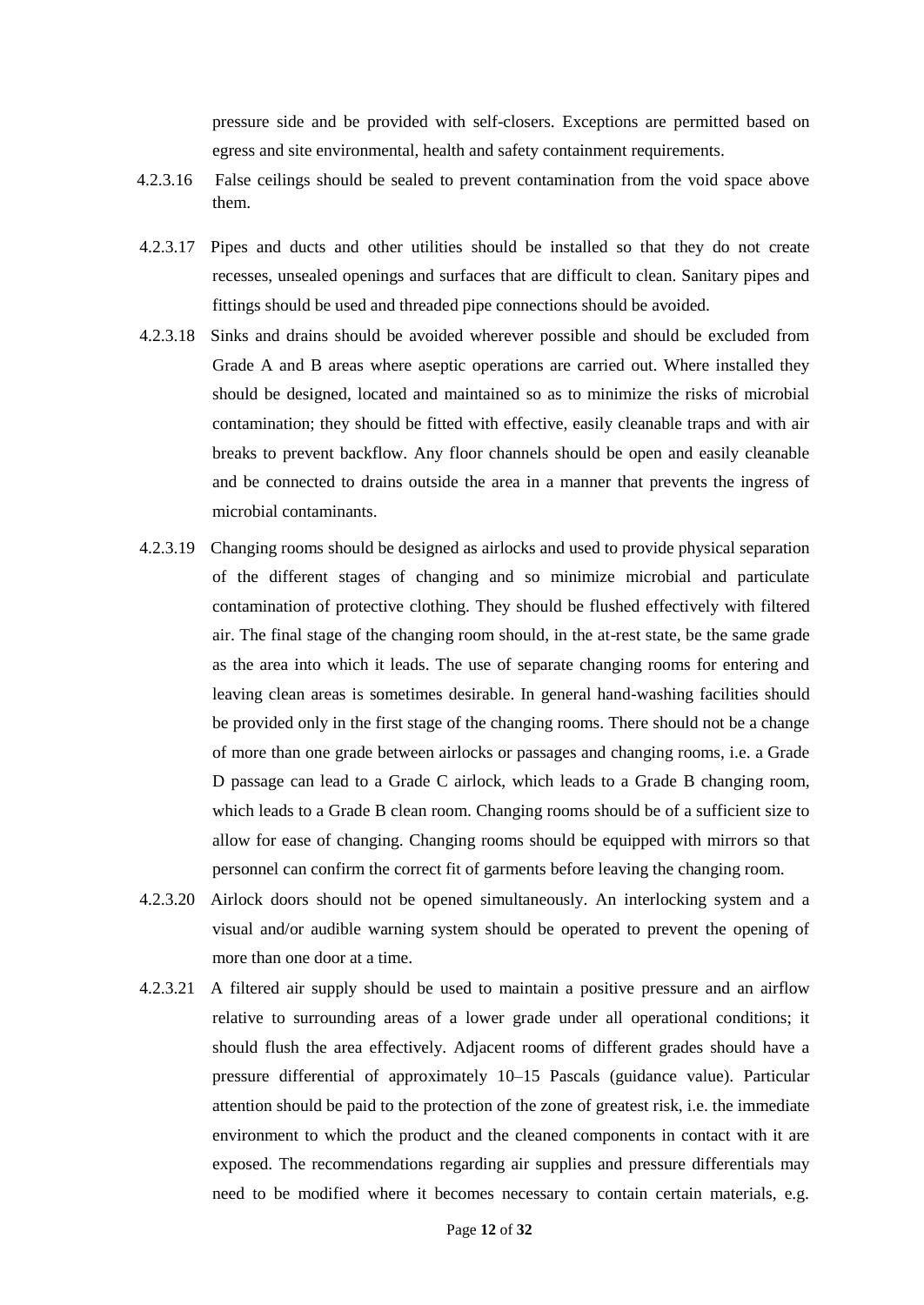pathogenic, highly toxic, radioactive or live viral or bacterial materials or products. The decontamination of the facilities and the treatment of air leaving a clean area may be necessary for some operations.

- 4.2.3.22 It should be demonstrated that airflow patterns do not present a contamination risk; for example, care should be taken to ensure that particles from a particle-generating person, operation or machine are not conveyed to a zone of higher product risk.
- 4.2.3.23 A warning system should be operated to indicate failure in the air supply. Indicators of pressure differentials should be fitted between areas where this difference is important, and the pressure differentials should be regularly recorded and failure alarmed.
- 4.2.3.24 Consideration should be given to restricting unnecessary access to critical filling areas, e.g. Grade A filling zones, by means of a physical barrier.

## **5. Microbial Limit test facilities:**

- 5.1 Microbial limit test should be performed in dedicated zone as defined in section 4.1.7.
- 5.2 Microbial limit test should be performed under Grade A unidirectional airflow protected zone surrounded by at least Grade C background.
- 5.3 The air quality should be monitored regularly and requalified at least annually by a competent person or contractor.
- 5.4 Entry to the microbial limit test facilities should be via a system of airlock/s and a change room where operators are required to don suitable clean room garments.
- 5.5 There should be separate facilities for personnel and material entry.

## **6. Endotoxin test:**

- 6.1 Endotoxin test should be performed in zone as defined in section 4.1.7.
- 6.2 Endotoxin test should be performed under Grade A unidirectional airflow protected zone surrounded by at least Grade C background.
- 6.2.1 The air quality should be monitored regularly and requalified at least annually by a competent person or contractor.
- 6.2.2 Entry to the endotoxin facilities should be via a system of airlock/s and a change room where operators are required to don suitable clean room garments.
- 6.2.3 There should be separate facilities for personnel and material entry.
- 6.2.4 Other requirements for clean room is as per sterility test facilities (for eg, piping, ducting false ceiling etc.)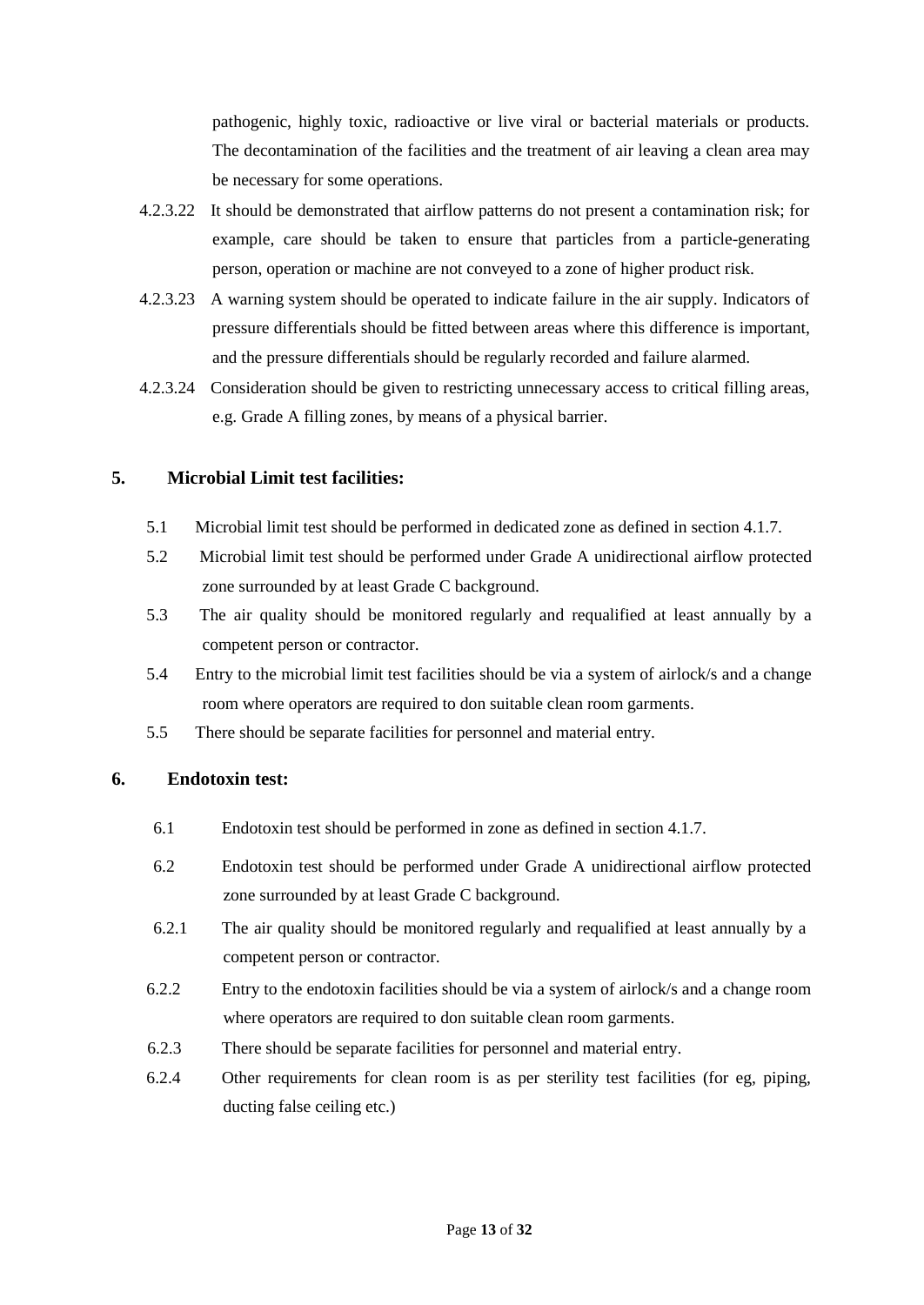## **7. Validation of test methods**

- 7.1 Standard (pharmacopoeial) test methods are considered to be validated. However, the specific test method to be used by a specific laboratory for testing of a specific product needs to be shown to be suitable for use in recovering bacteria, yeast and mould in the presence of the specific product. The laboratory should demonstrate that the performance criteria of the standard test method can be met by the laboratory before introducing the test for routine purposes (method verification) and that the specific test method for the specific product is suitable (test method suitability including positive and negative controls).
- 7.2 Test methods not based on compendial or other recognized references should be validated before use. The validation should comprise, where appropriate, determining accuracy, precision, specificity, limit of detection, limit of quantitation, linearity and robustness. Potentially inhibitory effects from the sample should be taken into account when testing different types of sample. The results should be evaluated with appropriate statistical methods, e.g. as described in the national, regional or international pharmacopoeias.

## <span id="page-13-0"></span>**8. Equipment**

Each item of equipment, instrument or other device used for testing, verification and calibration should be uniquely identified. As part of its quality system, a laboratory should have a documented programme for the qualification, calibration, performance verification, maintenance and a system for monitoring the use of its equipment.

## 8.1 **Maintenance of equipment**

Maintenance of essential equipment should be carried out at predetermined intervals in accordance with a documented procedure. Detailed records should be kept.

## 8.2 **Qualification**

For qualification of equipment see sections 4.8 and 5.3 in National Guidelines for Good Laboratory Practices for Pharmaceutical Quality Control Laboratories*.*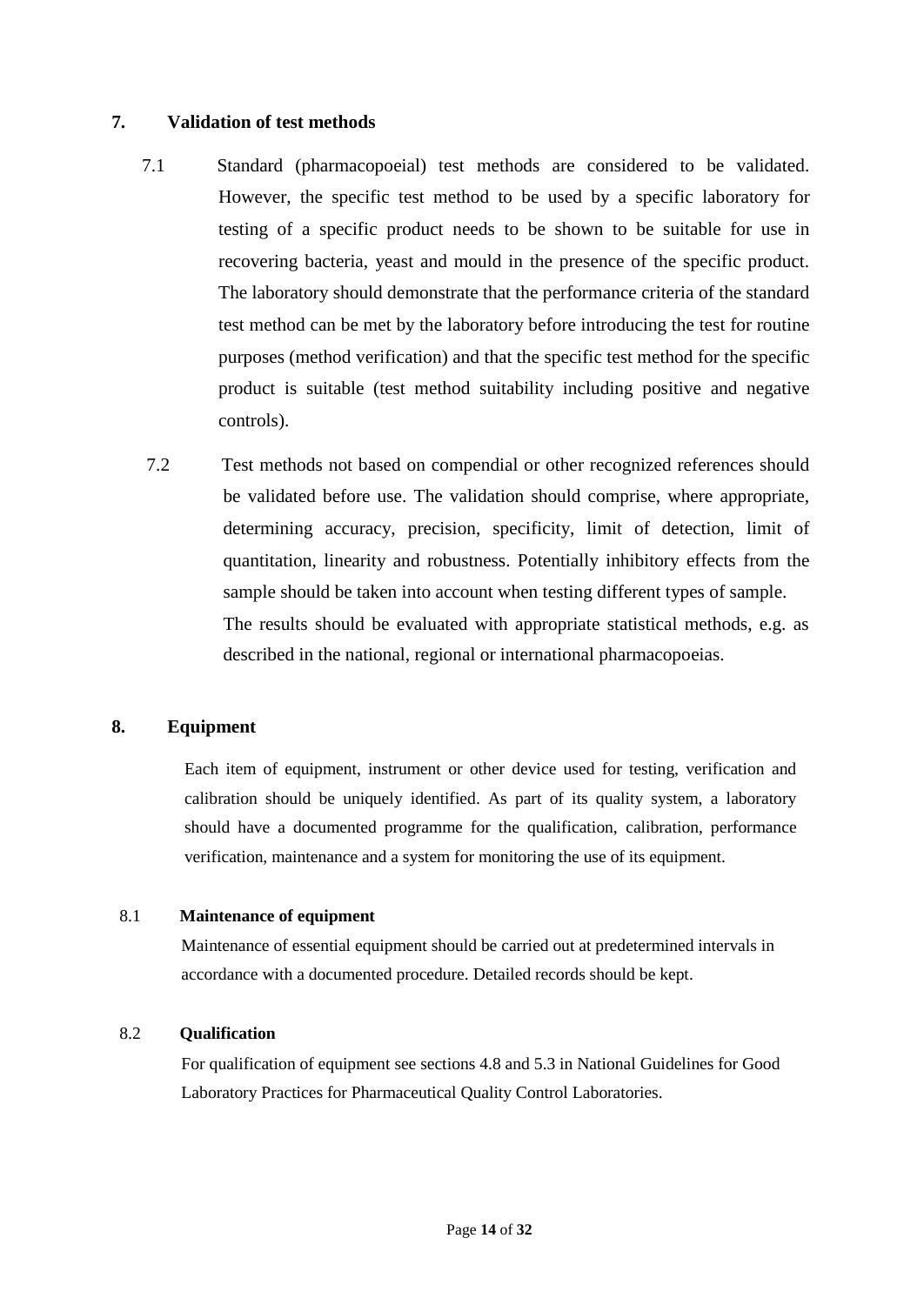#### 8.3 **Calibration, performance verification and monitoring of use**

- 8.3.1 The date of calibration and servicing and the date when recalibration is due should be clearly indicated on a label attached to the instrument.
- 8.3.2 The frequency of calibration and performance verification will be determined by documented experience and will be based on need, type and previous performance of the equipment. Intervals between calibration and verification should be shorter than the time the equipment has been found to take to drift outside acceptable limits. The performance of the equipment should conform to predefined acceptance criteria.

#### 8.3.3 *Temperature measurement devices*

Where temperature has a direct effect on the result of an analysis or is critical for the correct performance of equipment, temperature measuring devices should be of appropriate quality to achieve the accuracy required (e.g. liquid-in-glass thermometers, thermocouples and platinum resistance thermometers (PRTs) used in incubators and autoclaves).

8.3.3.1 Calibration of devices should be traceable to national or international standards for temperature.

#### 8.3.4 *Incubators, water-baths and ovens*

The stability of temperature, uniformity of temperature distribution and time required to achieve equilibrium conditions in incubators, water-baths, ovens and temperature-controlled rooms should be established initially and documented, in particular with respect to typical uses (for example, position, space between, and height of, stacks of Petri dishes). The constancy of the characteristics recorded during initial validation of the equipment should be checked and recorded after each significant repair or modification. The operating temperature of this type of equipment should be monitored and records retained. The use of the equipment should be considered when determining what temperature controls are required.

#### 8.3.5 *Autoclaves, including media preparators*

- 8.3.5.1 Autoclaves should be capable of meeting specified time and temperature tolerances; monitoring pressure alone is not acceptable. Sensors used for controlling or monitoring operating cycles require calibration and the performance of timers should be verified.
- 8.3.5.2 Initial validation should include performance studies (spatial temperature distribution surveys) for each operating cycle and each load configuration used in practice. This process must be repeated after any significant repair or modification (e.g. replacement of thermoregulatory probe or programmer, change to loading arrangements or operating cycle)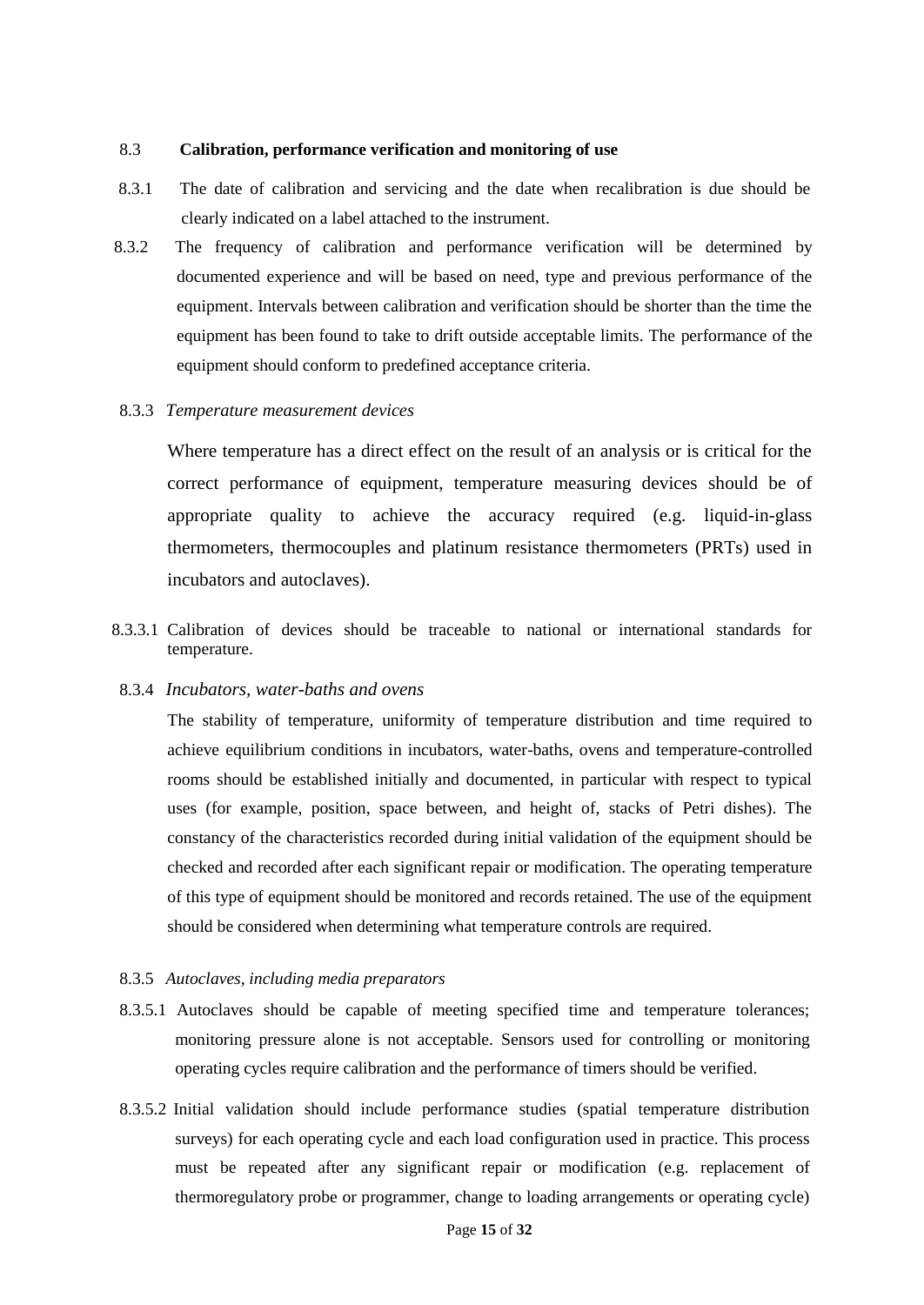or where indicated by the results of quality control checks on media or risk assessment. Sufficient temperature sensors should be positioned within the load (e.g. in containers filled with liquid/medium) to enable location differences to be demonstrated.

- 8.3.5.3 Clear operating instructions should be provided based on the heating profiles determined for typical uses during validation/revalidation. Acceptance/rejection criteria should be established and records of autoclave operations, including temperature and time, maintained for every cycle.
- 8.3.5.4 Monitoring may be achieved by one of the following:

— using a thermocouple and recorder to produce a chart or printout;

— direct observation and recording of maximum temperature achieved and time at that temperature.

In addition to directly monitoring the temperature of an autoclave, the effectiveness of its operation during each cycle may be checked by the use of chemical or biological indicators for sterilization and decontamination purposes. Autoclave tape or indicator strips should be used only to show that a load has been processed, not to demonstrate completion of an acceptable cycle. Laboratories should have a separate autoclave for decontamination.

#### 8.3.6 **Weights and balances**

Weights and balances shall be calibrated traceably at regular intervals (according to their intended use) using appropriate standard weights traceable to certified standard weights.

### 8.3.7 **Volumetric equipment**

- 8.3.7.1 Microbiology laboratories should carry out initial verification of volumetric equipment (automatic dispensers, dispenser/diluters, mechanical hand pipettes and disposable pipettes) and then make regular checks, as appropriate, to ensure that the equipment is performing within the required specification. Initial verification should not be necessary for glassware which has been certified to a specific tolerance. Equipment should be checked for the accuracy of the delivered volume against the set volume (for several different settings in the case of variable volume instruments) and the precision of the repeat deliveries should be measured.
- 8.3.7.2 For "single-use" disposable volumetric equipment, laboratories should obtain supplies from companies with a recognized and relevant quality system. After initial validation of the suitability of the equipment, it is recommended that random checks on accuracy are carried out. If the supplier does not have a recognized quality system, laboratories should check each batch of equipment for suitability.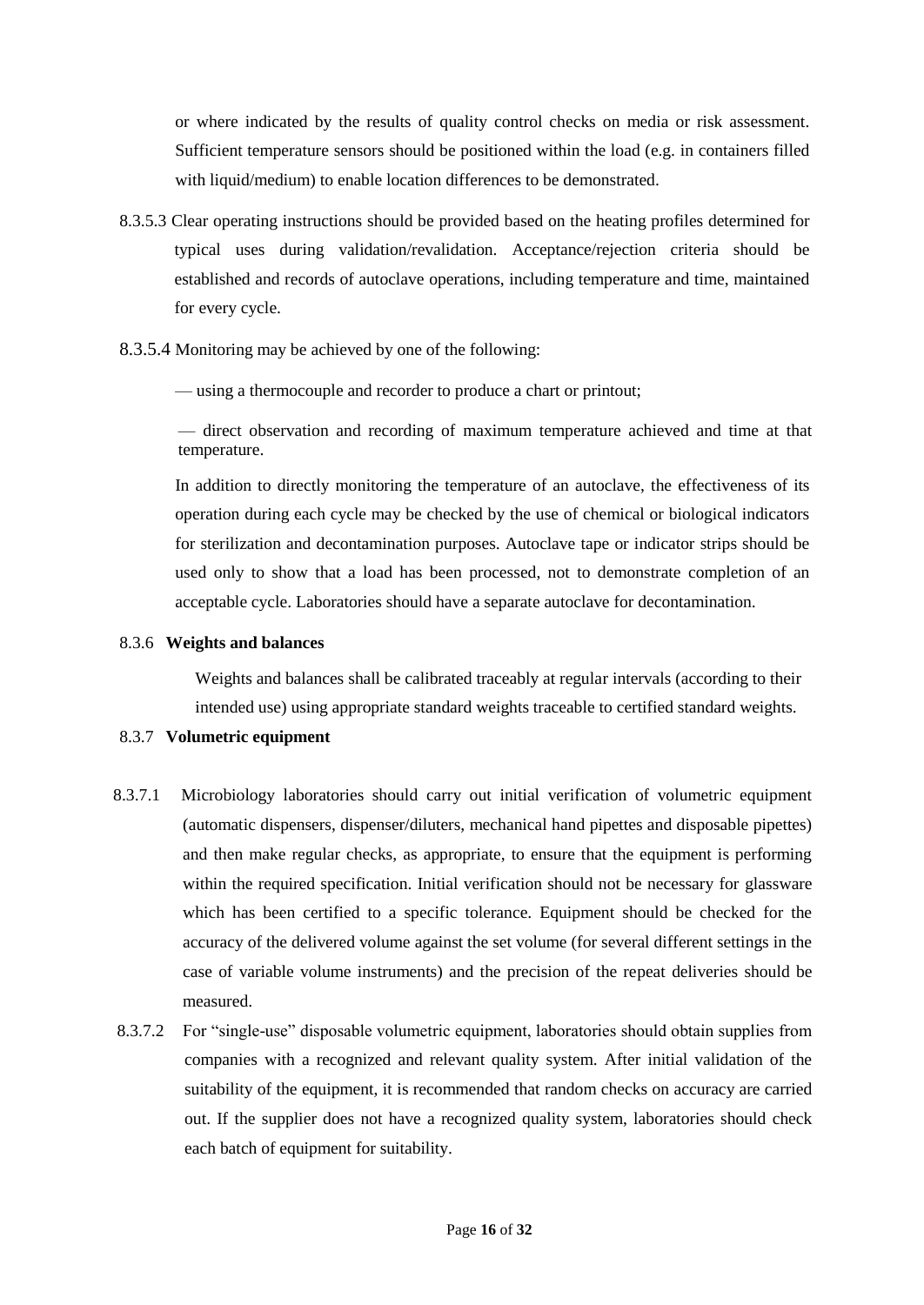#### 8.3.8 **Other equipment**

Conductivity meters, oxygen meters, pH meters and other similar instruments should be verified regularly or before each use. The buffers used for verification purposes should be stored in appropriate conditions and should be marked with an expiry date.

<span id="page-16-0"></span>Where humidity is important to the outcome of the test, hygrometers should be calibrated, the calibration being traceable to national or international standards. Timers, including the autoclave timer, should be verified using a calibrated timer or national time signal. When centrifuges are used in test procedures, an assessment of the rotations per minute (RPM) should be made. Where it is critical, the centrifuge should be calibrated.

## **9. Reagents and culture media**

Laboratories should ensure that the quality of reagents and media used is appropriate for the test concerned.

## 9.1 **Reagents**

Laboratories should verify the suitability of prepared reagents critical for the test, initially and during its shelf-life.

## 9.2 **Media**

- 9.2.1 Media may be prepared in-house or purchased either partially or fully prepared. Vendors of purchased media should be approved and qualified. The qualified vendor may certify some of the quality parameters listed subsequently. Growth promotion and, if appropriate, other suitable performance tests (see section 9.2.3) should be done on all media on every batch and on every shipment. Where the supplier of fully prepared media is qualified and provides growth promotion certification per batch of media and transportation conditions have been qualified, the user may rely on the manufacturer's certificate with periodic verification of his or her results.
- 9.2.2 The suitable performance of culture media, diluents and other suspension fluids should be checked, where relevant, with regard to:

— recovery or survival maintenance of target organisms. Recovery of 50– 200% (after inoculation of not more than 100 colony-forming units (CFU or cfu) should be demonstrated;

—inhibition or suppression of non-target organisms;

—biochemical (differential and diagnostic) properties; and

— other appropriate properties (e.g. pH, volume and sterility).

Quantitative procedures for evaluation of recovery or survival are preferred.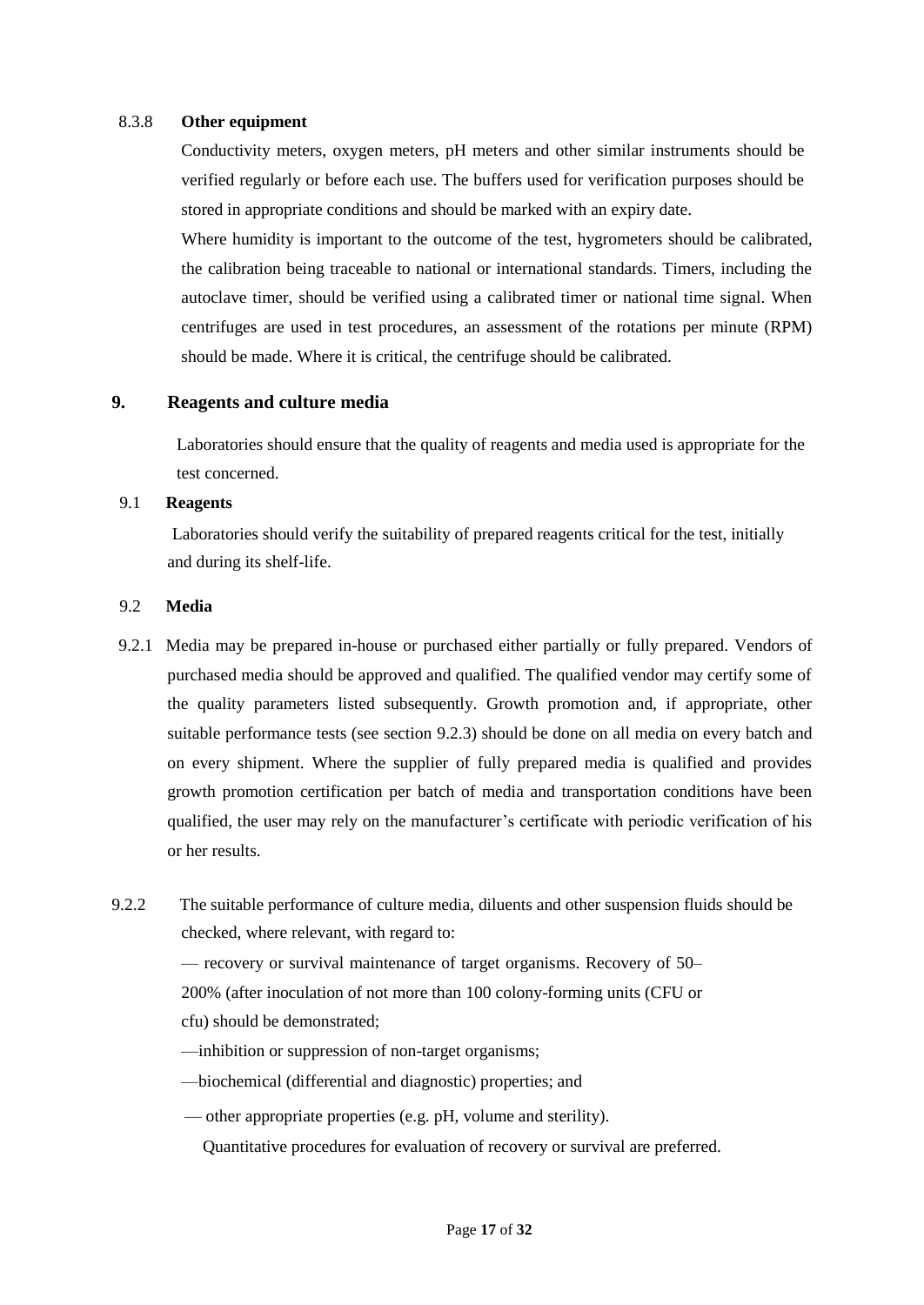- 9.2.3 Raw materials (both commercial dehydrated formulations and individual constituents) and media should be stored under appropriate conditions recommended by the manufacturer, e.g. cool, dry and dark. All containers, especially those for dehydrated media, should be sealed tightly. Dehydrated media that are caked or cracked or show a color change should not be used.
- 9.2.4 Water of a suitable microbiological quality should be used for preparation unless the test method specifies otherwise. The limit for microbial limit and frequency of testing should be defined.
- 9.2.5 Media containing antimetabolites or inhibitors should be prepared using dedicated glassware, as carry-over of these agents into other media could inhibit the growth and detection of microorganisms present in the sample under test. If dedicated glassware is not used, washing procedures for glassware should be validated.
- 9.2.6 Repartition of media after sterilization should be performed under unidirectional airflow (UDAF) to minimize potential for environmental contamination. This should be considered a minimum requirement for media to be used in relation to sterile product testing. This includes the cooling of media, as container lids will need to be removed during cooling to prevent build-up of condensation.
- 9.2.7 Plated media which is to be irradiated may require the addition of an antioxidant and free radical scavenger to provide protection from the effects of the irradiation process. The irradiated media should be validated by performing quantitative growth promotion testing on both irradiated and non-irradiated media.
- 9.2.8 Shelf-life of prepared media under defined storage conditions shall be determined and verified.
- <span id="page-17-0"></span>9.2.9 Batches of media should be identifiable and their conformance with quality specifications documented. For purchased media the user laboratory should ensure that it will be notified by the manufacturer of any changes to the quality specification.
	- 9.2.10 Media should be prepared in accordance with any manufacturer's instructions, taking into careful account specifications such as time and temperature for sterilization.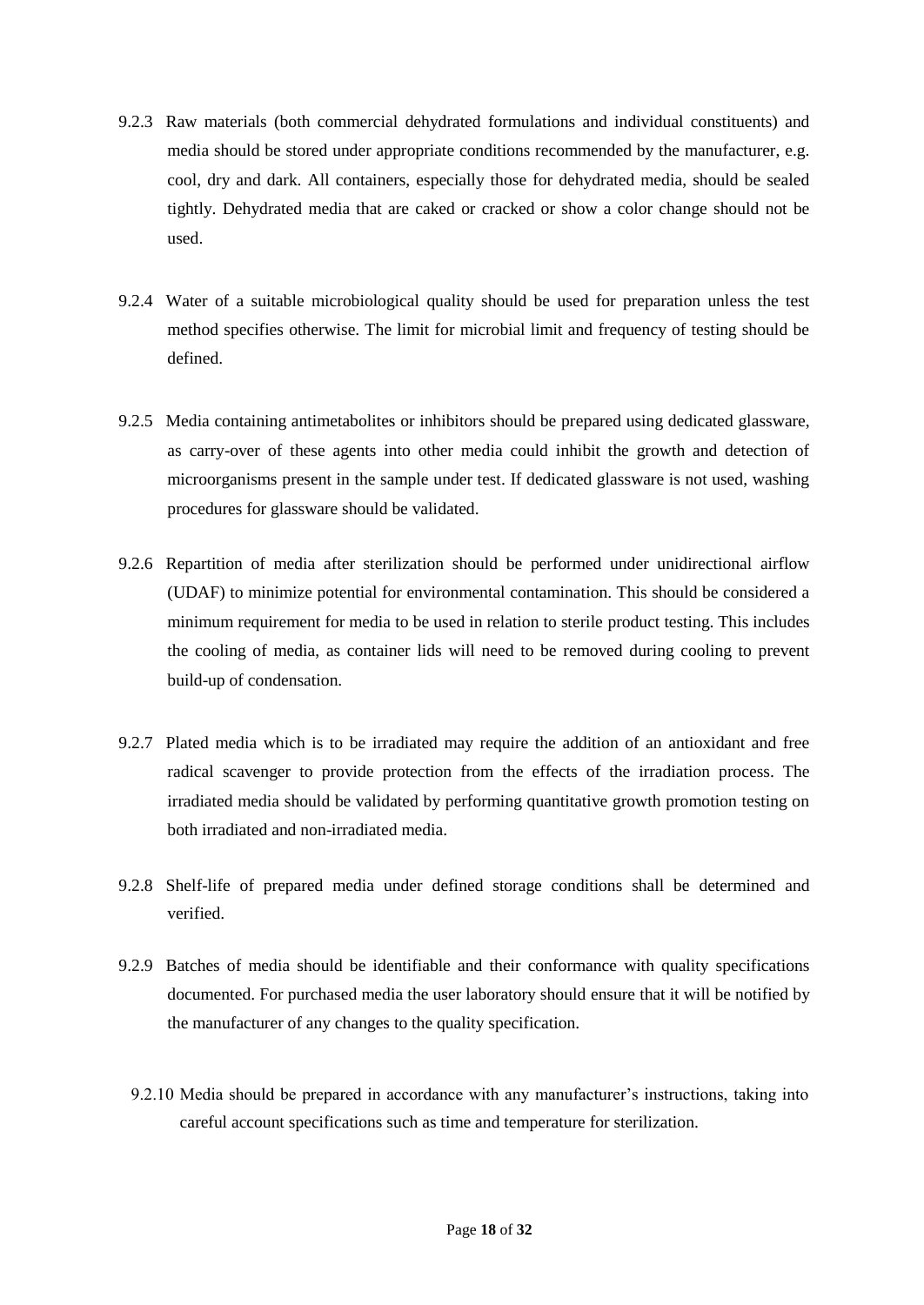9.2.11 Microwave devices should not be used for the melting of media due to the inconsistent distribution of the heating process.

## 9.3 **Labelling**

9.3.1 Laboratories should ensure that all reagents (including stock solutions), media, diluents and other suspending fluids are adequately labelled to indicate, as appropriate, identity, concentration, storage conditions, preparation date, validated expiry date and/or recommended storage periods. The person responsible for preparation should be identifiable from records.

#### 9.3.2 Organism resuscitation

- Organism resuscitation is required where test methodologies may
- injurious effects of processing, e.g. heat;
- antimicrobial agents;
- preservatives;
- extremes of osmotic pressure; and
- extremes of pH.

9.3.3 Organism resuscitation may be achieved by:

- exposure to a liquid media like a simple salt solution at room temperature for 2 hours;
- exposure to a solid repair medium for 4–6 hours.

## **10. Reference materials and reference cultures**

## 10.1 **International standards and pharmacopoeial reference substances**

- 10.1.1 Reference materials and certified reference materials are generally used in a microbiological laboratory to qualify, verify and calibrate equipment. Whenever possible these reference materials should be used in appropriate matrices. International standards and pharmacopoeial reference substances are employed, for example, to:
	- —determine potency or content;
	- —validate methods;
	- —enable comparison of methods;
	- —perform positive controls; and
	- —perform growth promotion tests.

If possible reference materials should be used in appropriate matrices.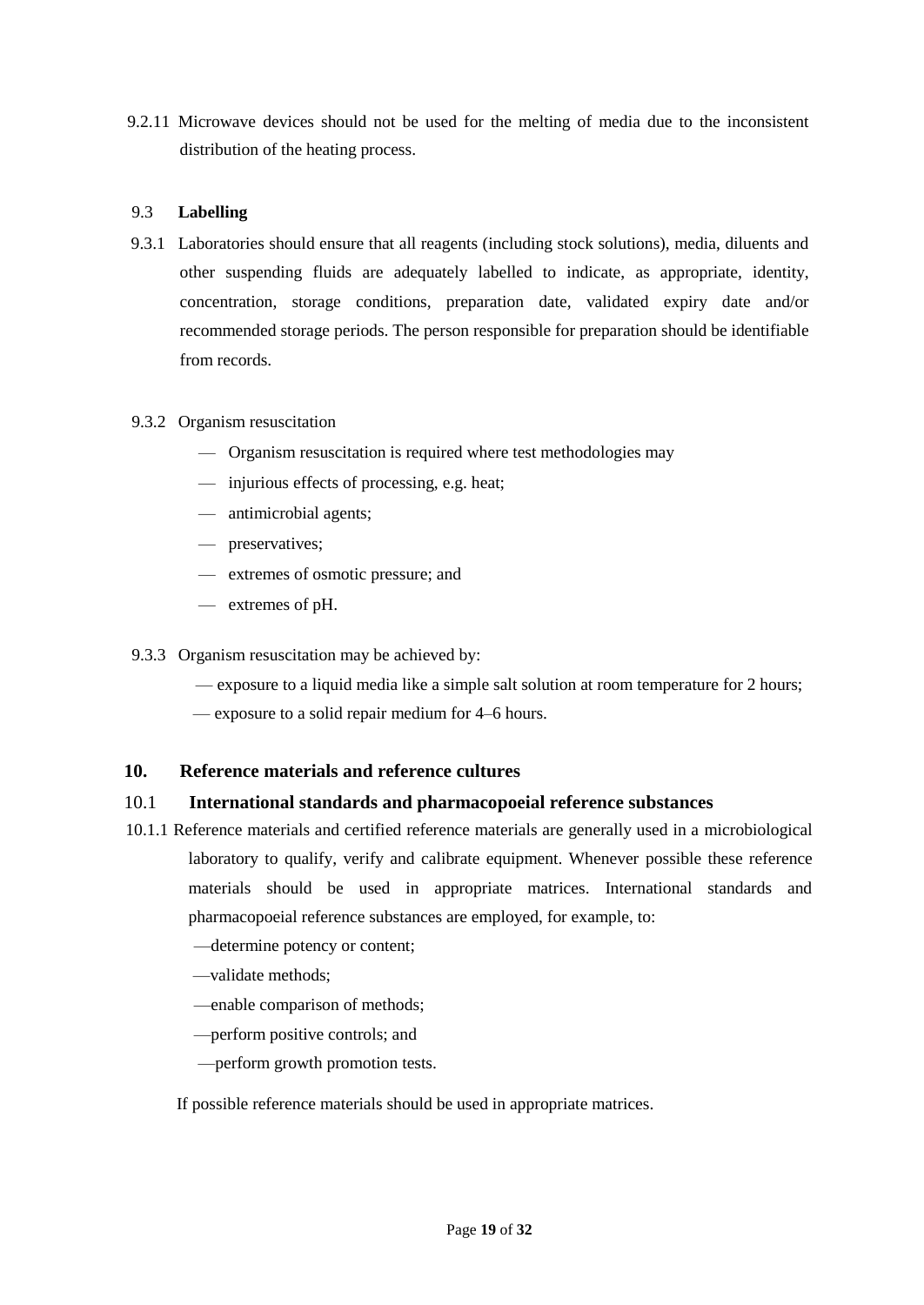### 10.2 Reference cultures

- 10.2.1 Reference cultures are required for establishing acceptable performance of media (including test kits), for validating methods, for verifying the suitability of test methods and for assessing or evaluating ongoing performance. Traceability is necessary, for example, when establishing media performance for test kit and method validations. To demonstrate traceability, laboratories must use reference strains of microorganisms obtained directly from a recognized national or international collection, where these exist. Alternatively, commercial derivatives for which all relevant properties have been shown by the laboratory to be equivalent at the point of use may be used.
- 10.2.2 Reference strains may be subcultured once to provide reference stocks. Purity and biochemical checks should be made in parallel as appropriate. It is recommended to store reference stocks in aliquots either deep-frozen/ lyophilized or in 2-8degreec, provided that the adequate validation has been done ensure that the property has not been altered with reference to reference strains with documentary evidence.

<span id="page-19-0"></span>Working cultures for routine use should be primary subcultures from the reference stock. If reference stocks have been thawed, they must not be refrozen and reused.

10.2.3 Working stocks should not be subcultured. Usually not more than five generations (or passages) from the original reference strain can be subcultured if defined by a standard method or laboratories can provide documentary evidence that there has been no change in any relevant property. Commercial derivatives of reference strains may only be used as working cultures.

## **11. Sampling**

For general principles reference is made to National guidelines for Good Laboratory Practice for Pharmaceutical Laboratory Practices, 2075.

- 11.1 Where testing laboratories are responsible for primary sampling to obtain test items, it is strongly recommended that this sampling be covered by a quality assurance system and it should be subject to regular audits.
- 11.2 Any disinfection processes used in obtaining the sample (e.g. disinfection of sample points) should not compromise the microbial level within the sample.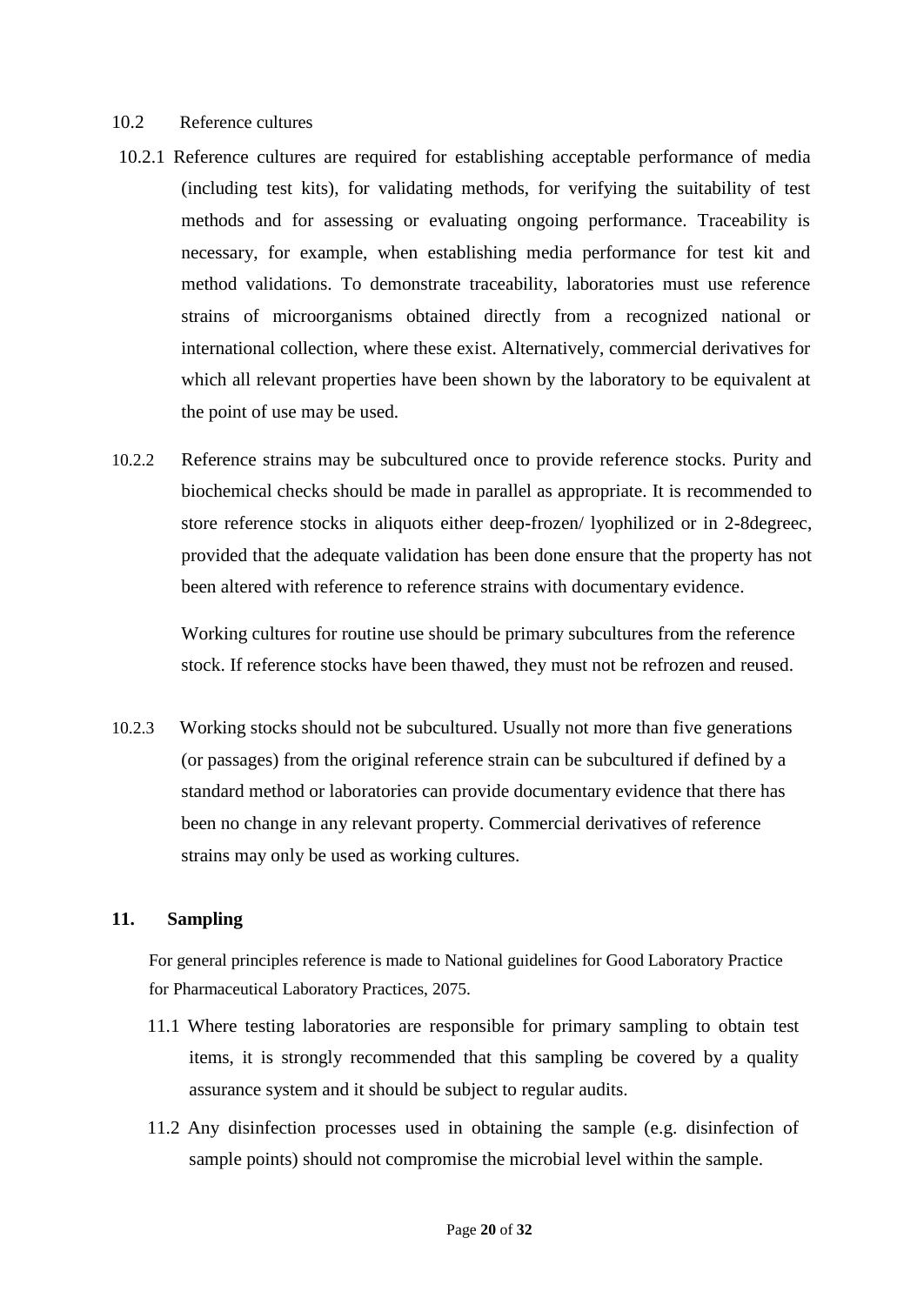- 11.3 Transport and storage of samples should be under conditions that maintain the integrity of the sample (e.g. chilled or frozen where appropriate). Testing of the samples should be performed as soon as possible after sampling.
- 11.4 For samples where a growth in the microbial population during transport and storage is possible it should be demonstrated that the storage conditions, time and temperature, will not affect the accuracy of the testing result. The storage conditions should be monitored and records kept. The responsibility for transport, storage between sampling and arrival at the testing laboratory should be clearly documented.
- 11.5 Sampling should only be performed by trained personnel. It should be carried out aseptically using sterile equipment. Appropriate precautions should be taken to ensure that sample integrity is maintained through the use of sterile sealed containers for the collection of samples where appropriate. It may be necessary to monitor environmental conditions, for example, air contamination and temperature, at the sampling site. Time of sampling should be recorded, if appropriate.

## <span id="page-20-0"></span>**12. Sample handling and identification**

- 12.1 The laboratory should have procedures that cover the delivery and receipt of samples and sample identification. If there is insufficient sample or the sample is in poor condition due to physical deterioration, incorrect temperature, torn packaging or deficient labelling, the laboratory should consult with the client before deciding whether to test or refuse the sample.
- 12.2 The laboratory should record all relevant information, e.g.

— date and, where relevant, the time of receipt;

— condition of the sample on receipt and, when necessary, temperature; and

— characteristics of the sampling operation (including sampling date and sampling conditions).

- 12.3 Samples awaiting testing should be stored under suitable conditions to minimize changes to any microbial population present. Storage conditions should be validated, defined and recorded.
- 12.4 The packaging and labels of samples may be highly contaminated and should be handled and stored with care so as to avoid any spread of contamination. Disinfection processes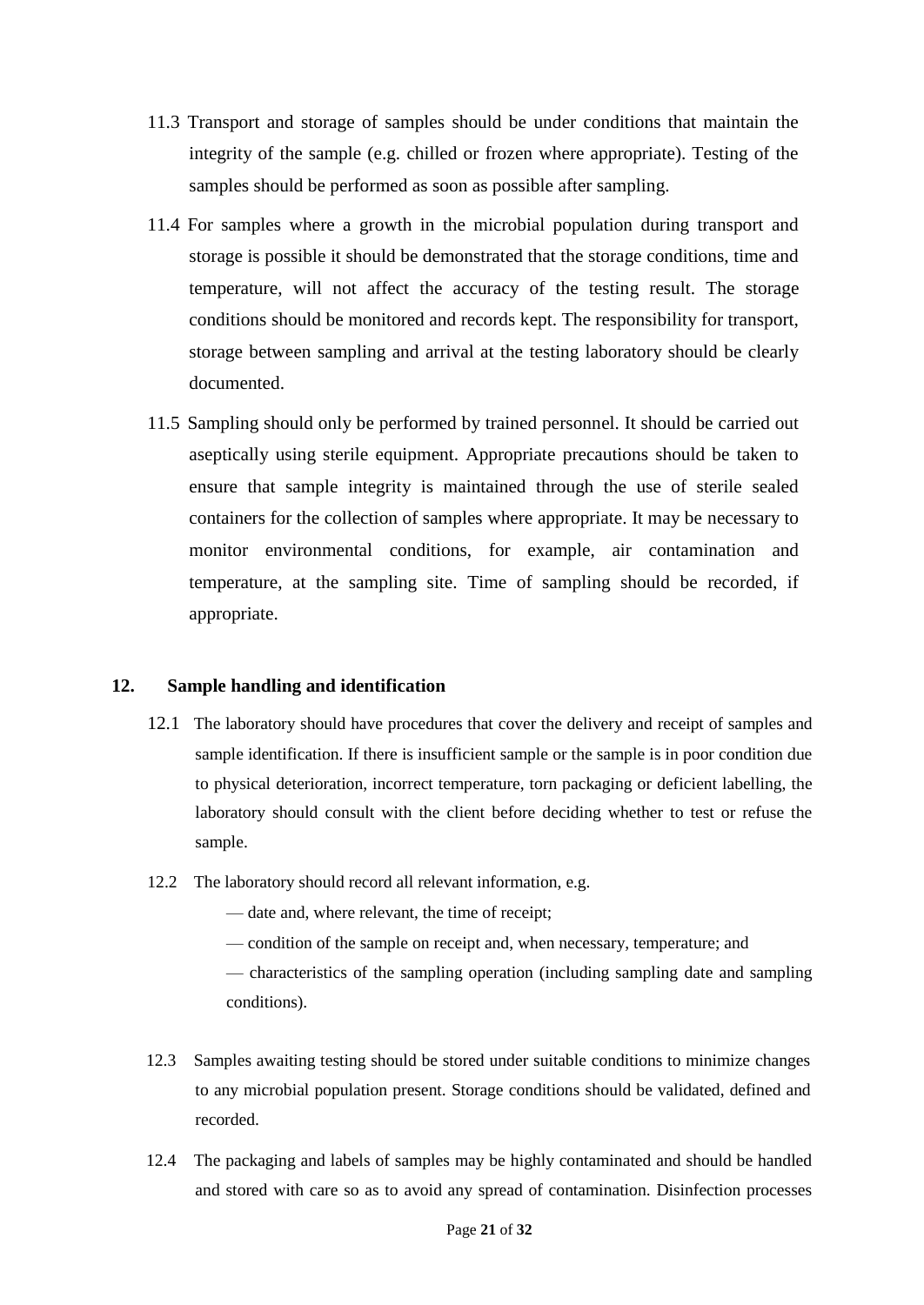applied to the outer container should not affect the integrity of the sample. It should be noted that alcohol is not sporicidal.

- 12.5 Subsampling by the laboratory immediately prior to testing may be required as part of the test method. It may be appropriate that it is performed according to national or international standards, where they exist, or by validated in-house methods. Subsampling procedures should be designed to collect a representative sample.
- 12.6 There should be a written procedure for the retention and disposal of samples. If sample integrity can be maintained it may be appropriate that samples are stored until the test results are obtained, or longer if required. Laboratory sample portions that are known to be contaminated should be decontaminated prior to being discarded.

## **13. Disposal of contaminated waste**

<span id="page-21-0"></span>The procedures for the disposal of contaminated materials should be designed to minimize the possibility of contaminating the test environment or materials. It is a matter of good laboratory management and should conform to national/ international environmental or health and safety regulations.

#### **14. Quality assurance of results and quality control of performance**

#### 14.1 **Internal quality control**

 The laboratory should have a system of internal quality assurance or quality control (e.g. handling deviations, use of spiked samples, replicate testing and participation in proficiency testing, where appropriate) to ensure the consistency of results from day to day and their conformity with defined criteria.

### **15. Testing procedures**

- 15.1 Testing should normally be performed according to procedures described in the national, regional and international pharmacopoeias or pharmacopoeia recognized by Drug Standard Regulation, 2043.
- 15.2 Alternative testing procedures may be used if they are appropriately validated and equivalence to official methods has been demonstrated.

#### **16. Test reports**

16.1 If the result of the enumeration is negative, it should be reported as "not detected for a defined unit" or "less than the detection limit for a defined unit". The result should not be given as "zero for a defined unit" unless it is a regulatory requirement. Qualitative test results should be reported as "detected/not detected in a defined quantity or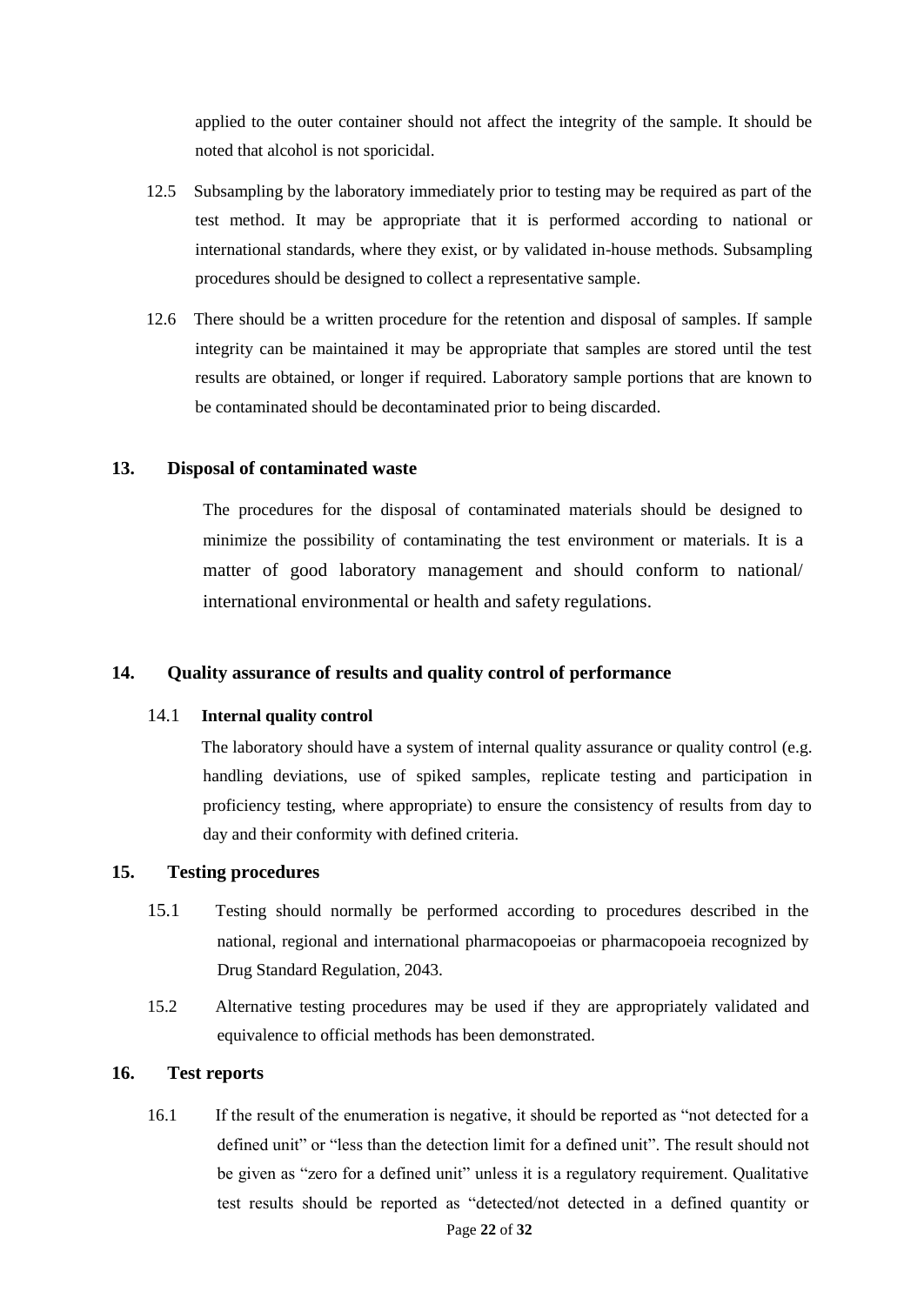volume". They may also be expressed as "less than a specified number of organisms for a defined unit" where the specified number of organisms exceeds the detection limit of the method and this has been agreed with the client. In the raw data the result should not be given as zero for a defined unit unless it is a regulatory requirement. A reported value of "0" may be used for data entry and calculations or trend analysis in electronic databases

<span id="page-22-0"></span>16.2 Where an estimate of the uncertainty of the test result is expressed on the test report, any limitations (particularly if the estimate does not include the component contributed by the distribution of microorganisms within the sample) have to be made clear to the client.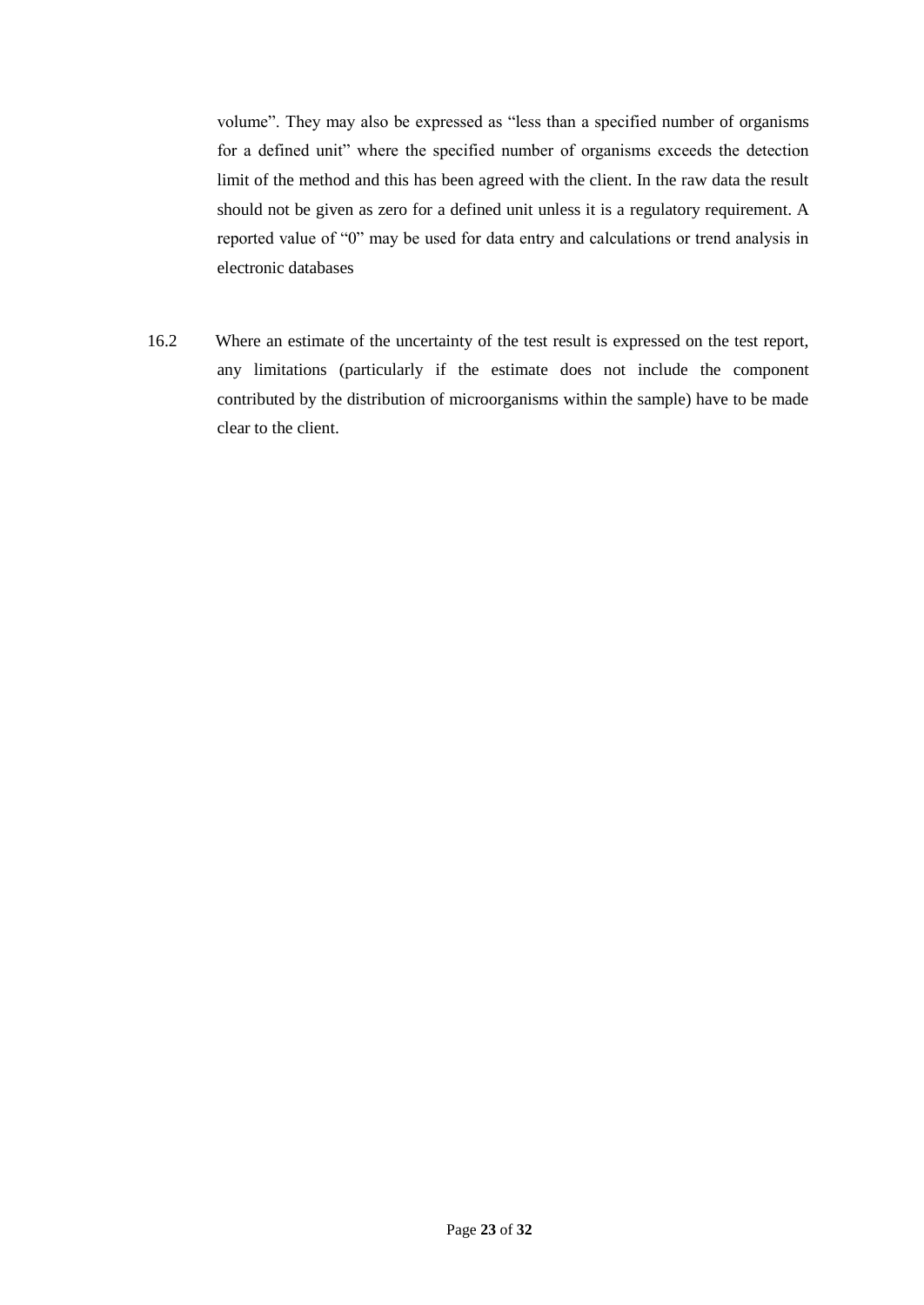### **References**

- 1. National Guidelines for Good Laboratory Practices for Pharmaceutical Quality Control Laboratories, 2075
- 2. National GMP Code, 2072
- 3. Drug Standard Regulation, 2043
- 4. Good Practices for pharmaceutical quality control laboratories. In: *WHO Expert Committee on Specifications for Pharmaceutical Preparations. Forty fourth report*. Geneva, World Health Organization. WHO Technical Report Series, No. 957, 2010, Annex 1.
- 5. General guidelines for the establishment, maintenance and distribution of chemical reference substances. Revision. In: *WHO Expert Committee on Specifications for Pharmaceutical Preparations. Forty-first report*. Geneva, World Health Organization. WHO Technical Report Series, No. 943, 2007, Annex 3.
- 6. *The International Pharmacopoeia*, Fourth Edition. Geneva, World Health Organization, 2006. Also available on CD-ROM.
- 7. *The International Pharmacopoeia*, Fourth Edition, First Supplement. Geneva, World Health Organization, 2008. Also available on CD-ROM.
- 8. ISO/IEC 17025 (2017) *General requirements for the competence of testing and calibration laboratories*.
- 9. ISO 11133-1 (2000) *Microbiology of food and animal feeding stuffs — Guidelines on preparation and production of culture media — Part 1: General guidelines on quality assurance for the preparation of culture media in the laboratory*.
- *10.* ISO 13843 (2000) *Water quality — Guidance on validation of microbiological methods.*
- 11. WHO good manufacturing practices: main principles for pharmaceutical products. In: *Quality assurance of pharmaceuticals. A compendium of guidelines and related materials. Volume 2, 2nd updated edition. Good manufacturing practices (GMP) and inspection.* Geneva, World Health Organization, 2007, and subsequent updates, including WHO GMP for sterile pharmaceutical products. In: *WHO Expert Committee on Specifications for Pharmaceutical Preparations. Forty-fifth report*. Geneva, World Health Organization. WHO Technical Report Series, No. 961, Annex 6, 2011; and GMP: Heating, ventilation and air-conditioning systems for non-sterile pharmaceutical dosage forms. In: *WHO Expert Committee on Specifications for Pharmaceutical Preparations. Forty-fifth report*.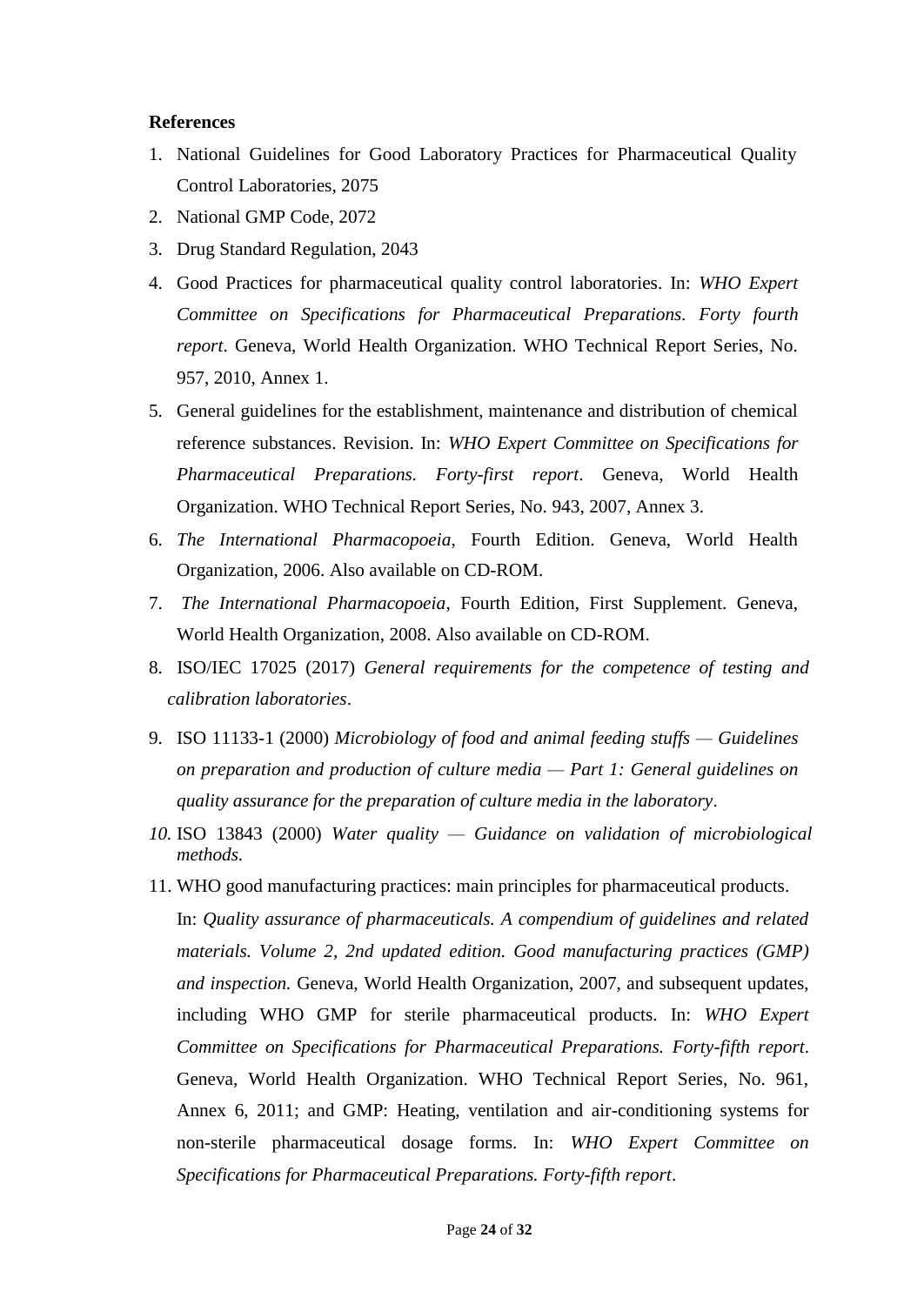### **Government of Nepal Ministry of Health Department of Drug Administration National Medicines Laboratory**

## **ATTENDANCE SHEET (OPENING / CLOSING MEETING)**

|                                                                                                | Industry/Laboratory:       | <b>Location:</b>             |                              |                  |  |  |
|------------------------------------------------------------------------------------------------|----------------------------|------------------------------|------------------------------|------------------|--|--|
| Date:                                                                                          |                            | <b>Opening Meeting Time:</b> | <b>Closing Meeting Time:</b> |                  |  |  |
| <b>Type of Visit:</b> Assessment / $I^{st}$ Surveillance / Re-Assessment / Supplementary Visit |                            |                              |                              |                  |  |  |
|                                                                                                | Management Representative: |                              | Address (email):             |                  |  |  |
|                                                                                                |                            |                              |                              | <b>Signature</b> |  |  |
| S.<br>${\bf N}$                                                                                | <b>Name</b>                | <b>Capacity/Designation</b>  | Opening                      | <b>Closing</b>   |  |  |
|                                                                                                |                            |                              |                              |                  |  |  |
|                                                                                                |                            |                              |                              |                  |  |  |
|                                                                                                |                            |                              |                              |                  |  |  |
|                                                                                                |                            |                              |                              |                  |  |  |
|                                                                                                |                            |                              |                              |                  |  |  |
|                                                                                                |                            |                              |                              |                  |  |  |
|                                                                                                |                            |                              |                              |                  |  |  |
|                                                                                                |                            |                              |                              |                  |  |  |
|                                                                                                |                            |                              |                              |                  |  |  |
|                                                                                                |                            |                              |                              |                  |  |  |
|                                                                                                |                            |                              |                              |                  |  |  |
|                                                                                                |                            |                              |                              |                  |  |  |
|                                                                                                |                            |                              |                              |                  |  |  |
|                                                                                                |                            |                              |                              |                  |  |  |
|                                                                                                |                            |                              |                              |                  |  |  |
|                                                                                                |                            |                              |                              |                  |  |  |
|                                                                                                |                            |                              |                              |                  |  |  |
|                                                                                                |                            |                              |                              |                  |  |  |
|                                                                                                |                            |                              |                              |                  |  |  |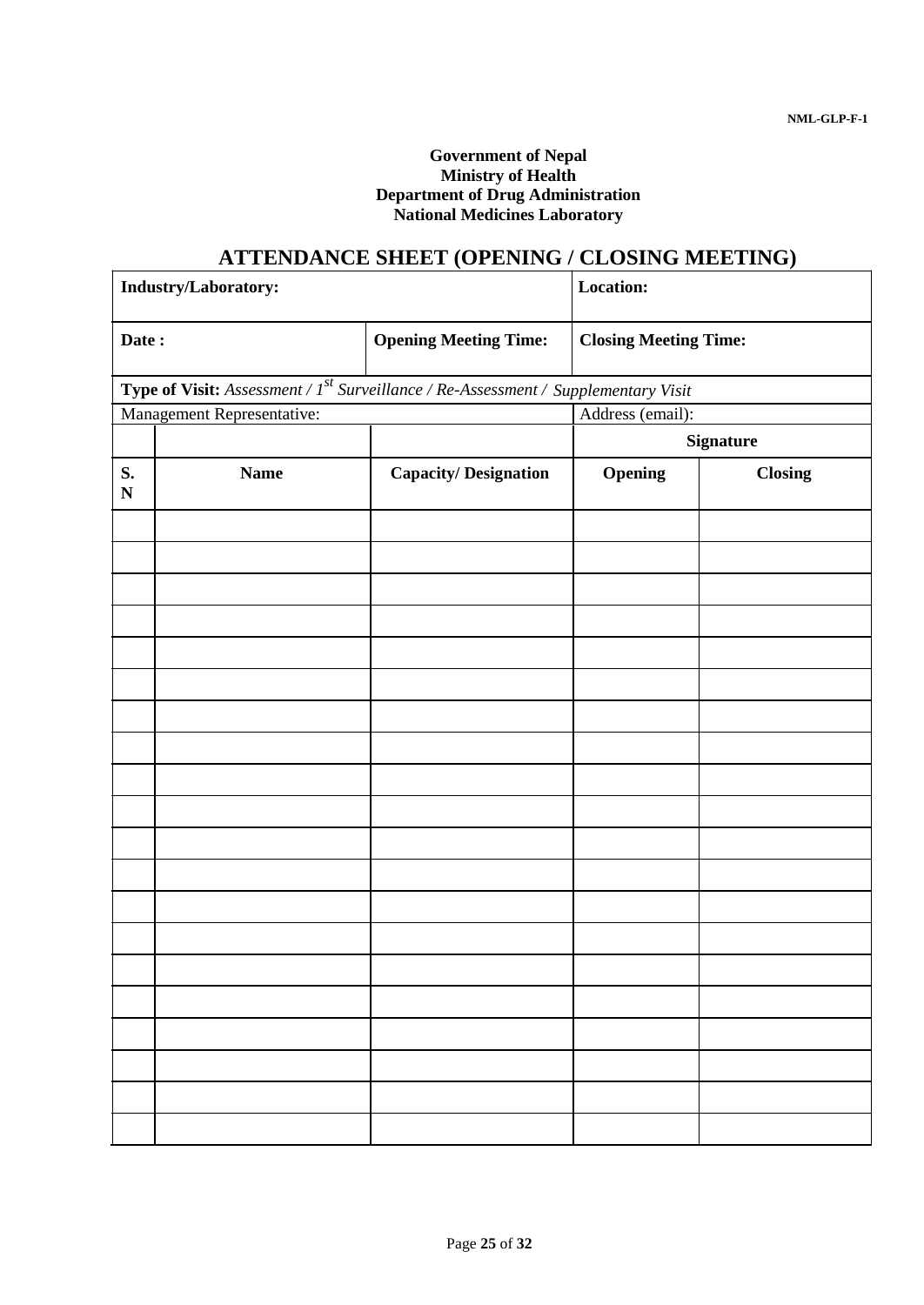## **Government of Nepal Ministry of health & population Department of Drug Administration National Medicines Laboratory**

## **ASSESSOR'S OBSERVATIONS**

| Industry/Laboratory: |                   |  |                    | Location: |                 |  |  |  |
|----------------------|-------------------|--|--------------------|-----------|-----------------|--|--|--|
| Date:                |                   |  | Section:           |           | Audit Criteria: |  |  |  |
| Auditee:             |                   |  |                    |           |                 |  |  |  |
| S.<br>${\bf N}$      | Cl No             |  | <b>OBSERVATION</b> |           | <b>REMARKS</b>  |  |  |  |
|                      |                   |  |                    |           |                 |  |  |  |
|                      |                   |  |                    |           |                 |  |  |  |
|                      |                   |  |                    |           |                 |  |  |  |
|                      |                   |  |                    |           |                 |  |  |  |
|                      |                   |  |                    |           |                 |  |  |  |
|                      |                   |  |                    |           |                 |  |  |  |
|                      |                   |  |                    |           |                 |  |  |  |
|                      |                   |  |                    |           |                 |  |  |  |
|                      |                   |  |                    |           |                 |  |  |  |
|                      |                   |  |                    |           |                 |  |  |  |
|                      | Name of Assessor: |  |                    |           |                 |  |  |  |
|                      | Signature         |  |                    |           |                 |  |  |  |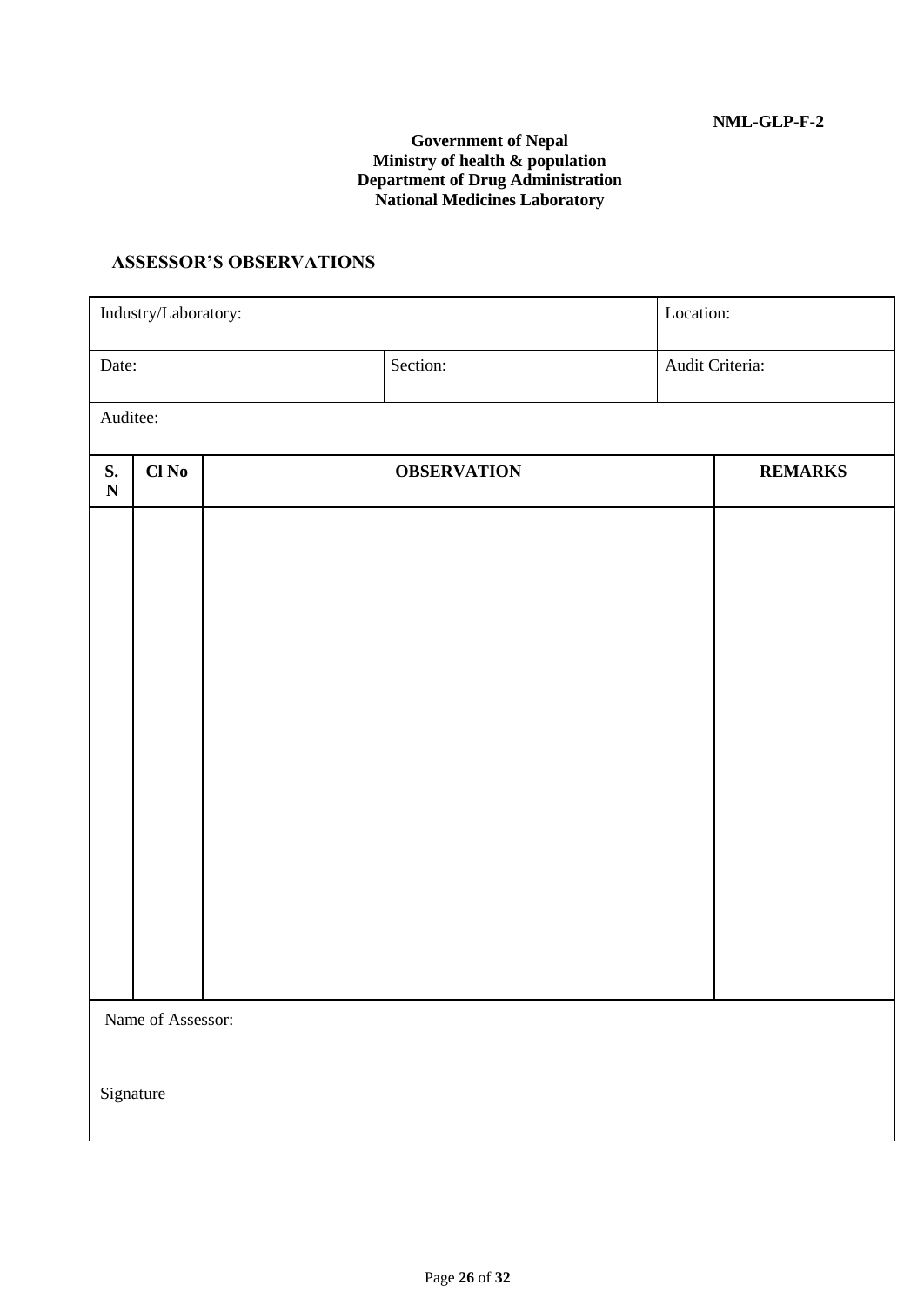#### **Government of Nepal Ministry of health & population Department of Drug Administration National Medicines Laboratory TESTING/RE-TESTING WITNESSED DURING ASSESSMENT**

| Industry/Laboratory:                                            | Section: |                            | Location: |
|-----------------------------------------------------------------|----------|----------------------------|-----------|
| Discipline of Testing:                                          |          | $Date(s)$ of<br>Assessment |           |
|                                                                 | Test 1   | Test 2                     | Test 3    |
| Product / Material of Test                                      |          |                            |           |
| <b>Test Witnessed</b>                                           |          |                            |           |
| Specification<br>Test Method<br>used                            |          |                            |           |
| Range/Accuracy/Measurement<br>Uncertainty                       |          |                            |           |
| 1. Re-testing of Retained Sample                                |          |                            |           |
| Sample ID                                                       |          |                            |           |
| Date of Earlier Testing                                         |          |                            |           |
| Earlier Tested by                                               |          |                            |           |
| <b>Earlier Reported Results</b>                                 |          |                            |           |
| <b>Results of Test Witnessed</b>                                |          |                            |           |
| Test conducted by                                               |          |                            |           |
| 2. Testing of RM/CRM                                            |          |                            |           |
| Reference Material                                              |          |                            |           |
| <b>Specified Value</b>                                          |          |                            |           |
| <b>Results of Test Witnessed</b>                                |          |                            |           |
| Remarks:                                                        |          |                            |           |
| Deviations observed, if any                                     |          |                            |           |
| Conclusion on the<br>technical<br>competence of the lab for the |          |                            |           |

**(Enclose all supporting data sheets for tests witnessed)**

test witnessed

(Signature & Name of Assessor)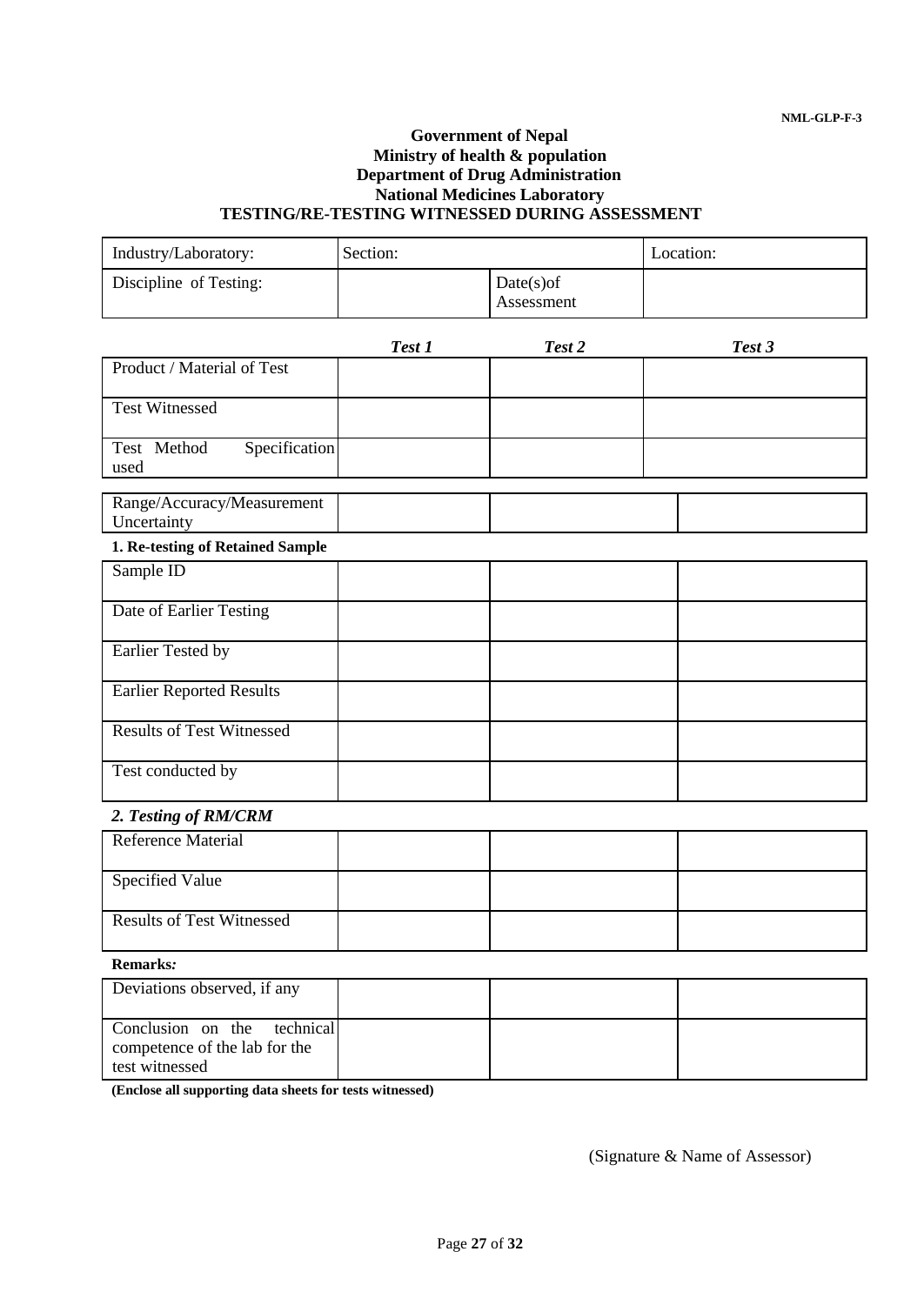#### **Government of Nepal Ministry of health & population Department of Drug Administration National Medicines Laboratory**

## **CORRECTIVE ACTION ON NON-CONFORMITY**

(Please use separate sheet for raising each Non-Conformity)

| Industry/Laboratory:                                                                                                                  |                                                        | Location:                              |  |  |  |
|---------------------------------------------------------------------------------------------------------------------------------------|--------------------------------------------------------|----------------------------------------|--|--|--|
| Section:<br>Date:                                                                                                                     |                                                        | <b>Activity Assessed:</b>              |  |  |  |
| NC No:                                                                                                                                | Reference to Serial No. in Assessor Observation Sheet: |                                        |  |  |  |
| <b>NON-CONFORMITY RAISED:</b>                                                                                                         |                                                        |                                        |  |  |  |
| Ref to NML-GLP, Clause No:                                                                                                            |                                                        | Type of NC: MAJOR / MINOR              |  |  |  |
| Signature & Name of Laboratory Representative<br>Signature & Name of Assessor<br><b>CORRECTIVE ACTION PROPOSED BY THE LABORATORY:</b> |                                                        |                                        |  |  |  |
|                                                                                                                                       |                                                        | Signature of Laboratory Representative |  |  |  |
| ASSESSOR'S COMMENTS ON CORRECTIVE ACTION PROPOSED BY THE LABORATORY:<br>Signature of Assessor                                         |                                                        |                                        |  |  |  |
| ANY:                                                                                                                                  | REMARKS BY LEAD ASSESSOR, IF                           | Signature & Name of Lead Assessor      |  |  |  |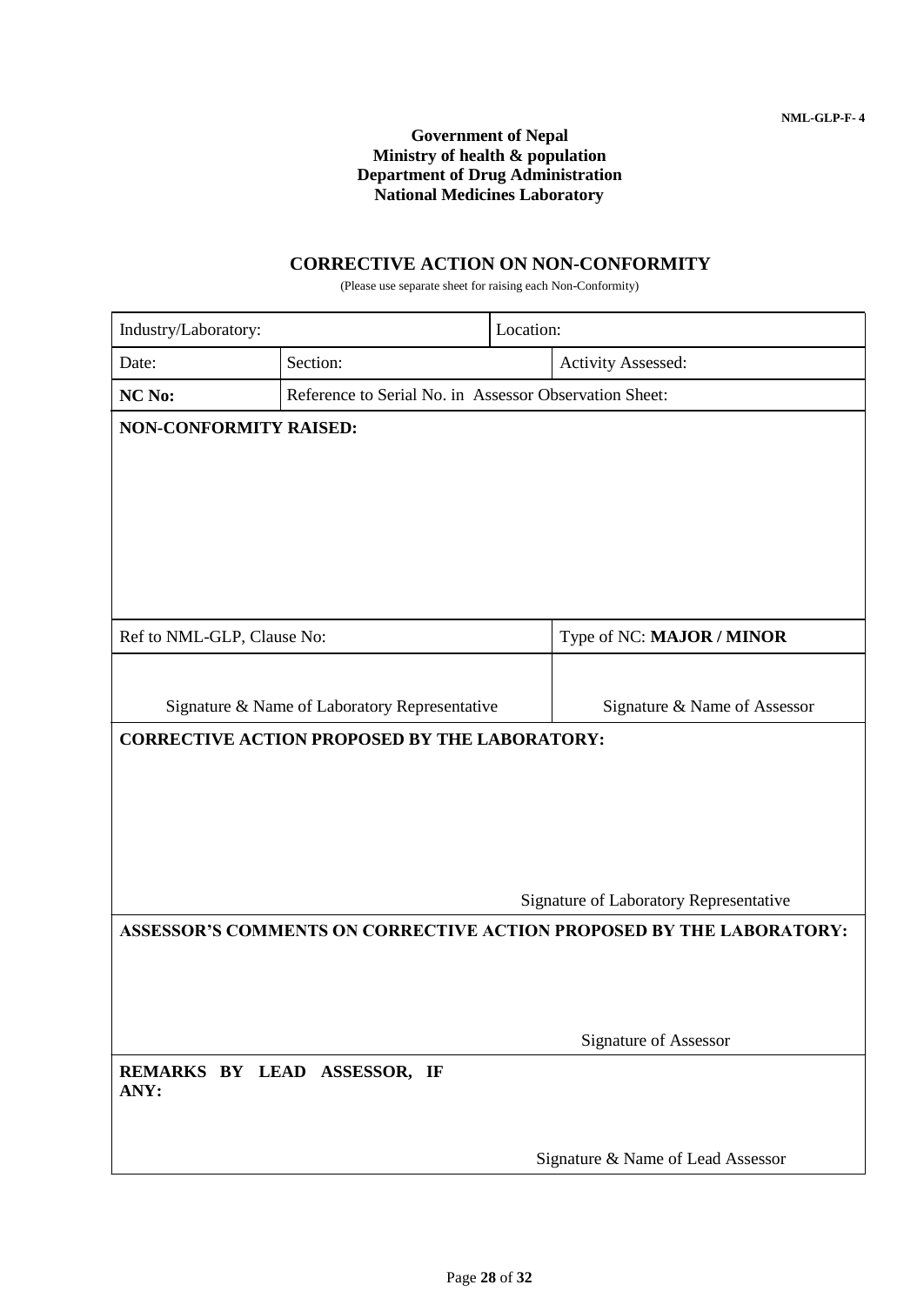## **Government of Nepal Ministry of health & population Department of Drug Administration National Medicines Laboratory**

## CONSOLIDATED NON-CONFORMITIES

| Industry/Laboratory                                      |                                                                                                                       | Location:                                           |              |  |
|----------------------------------------------------------|-----------------------------------------------------------------------------------------------------------------------|-----------------------------------------------------|--------------|--|
| Date(s) of Visit:                                        |                                                                                                                       | Section:                                            |              |  |
| Audit Criteria:                                          |                                                                                                                       |                                                     |              |  |
| NML-<br><b>GLP</b><br><b>Check List</b><br>Clause<br>No. | NML-GLP Check List Requirement                                                                                        | No. of Non-Conformity raised during<br>Assessment   |              |  |
|                                                          |                                                                                                                       | <b>MAJOR</b>                                        | <b>MINOR</b> |  |
| $\overline{4}$                                           | Management & Infrastructure                                                                                           |                                                     |              |  |
| 4.1                                                      | Organization and Management                                                                                           |                                                     |              |  |
| 4.2                                                      | <b>Quality Management System</b>                                                                                      |                                                     |              |  |
| 4.3                                                      | Control of documentation                                                                                              |                                                     |              |  |
| 4.4                                                      | Records                                                                                                               |                                                     |              |  |
| 4.5                                                      | Data-processing equipment                                                                                             |                                                     |              |  |
| 4.6                                                      | Personnel                                                                                                             |                                                     |              |  |
| 4.7                                                      | Premises                                                                                                              |                                                     |              |  |
| 4.8                                                      | Equipment,<br>other<br>instruments<br>and<br>devices                                                                  |                                                     |              |  |
| 4.9                                                      | Contracts                                                                                                             |                                                     |              |  |
| 5                                                        |                                                                                                                       | Materials, equipment, instruments and other devices |              |  |
| 5.1                                                      | Reagents                                                                                                              |                                                     |              |  |
| 5.2                                                      | Reference<br>reference<br>substances<br>and<br>materials                                                              |                                                     |              |  |
| 5.3                                                      | Calibration, verification of performance<br>qualification<br>and<br>equipment,<br>of<br>instruments and other devices |                                                     |              |  |
| 5.4                                                      | Traceability                                                                                                          |                                                     |              |  |
| 6                                                        |                                                                                                                       | Working procedures                                  |              |  |
| 6.1                                                      | Incoming samples                                                                                                      |                                                     |              |  |
| 6.2                                                      | Analytical worksheet                                                                                                  |                                                     |              |  |
| 6.3                                                      | Validation of analytical procedures                                                                                   |                                                     |              |  |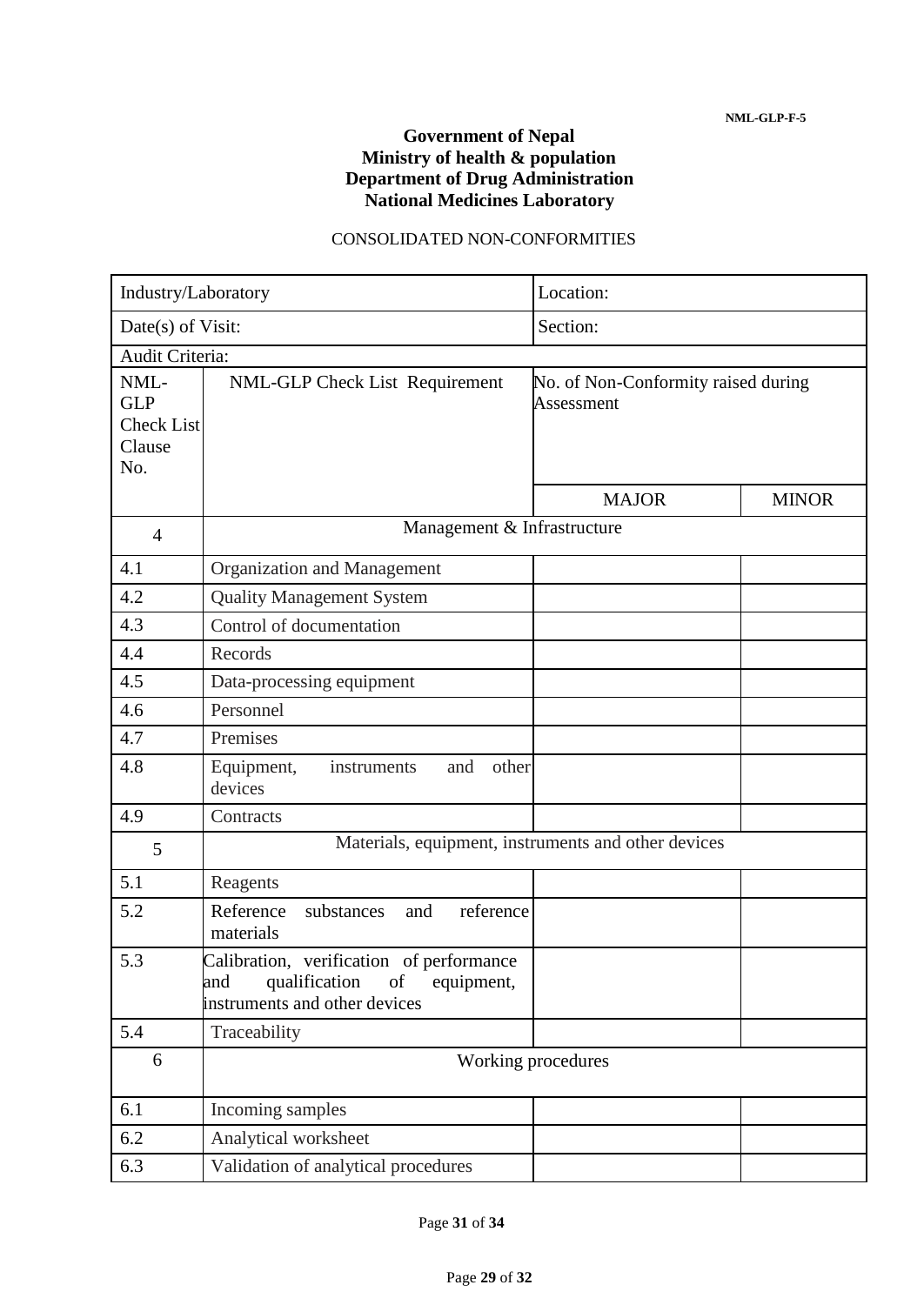| 6.4 | Testing                    |        |  |  |  |
|-----|----------------------------|--------|--|--|--|
| 6.5 | Evaluation of test results |        |  |  |  |
| 6.6 | Certificate of analysis    |        |  |  |  |
| 6.7 | Retained samples           |        |  |  |  |
|     |                            | Safety |  |  |  |
|     | General rules              |        |  |  |  |

*The non-conformities raised during the assessment are as a result of limited sampling and therefore it shall not be assumed that other non-conformities do not exist.*

*Signature & Name of Authorised representative of Signature & Name of Lead Assessor Laboratory*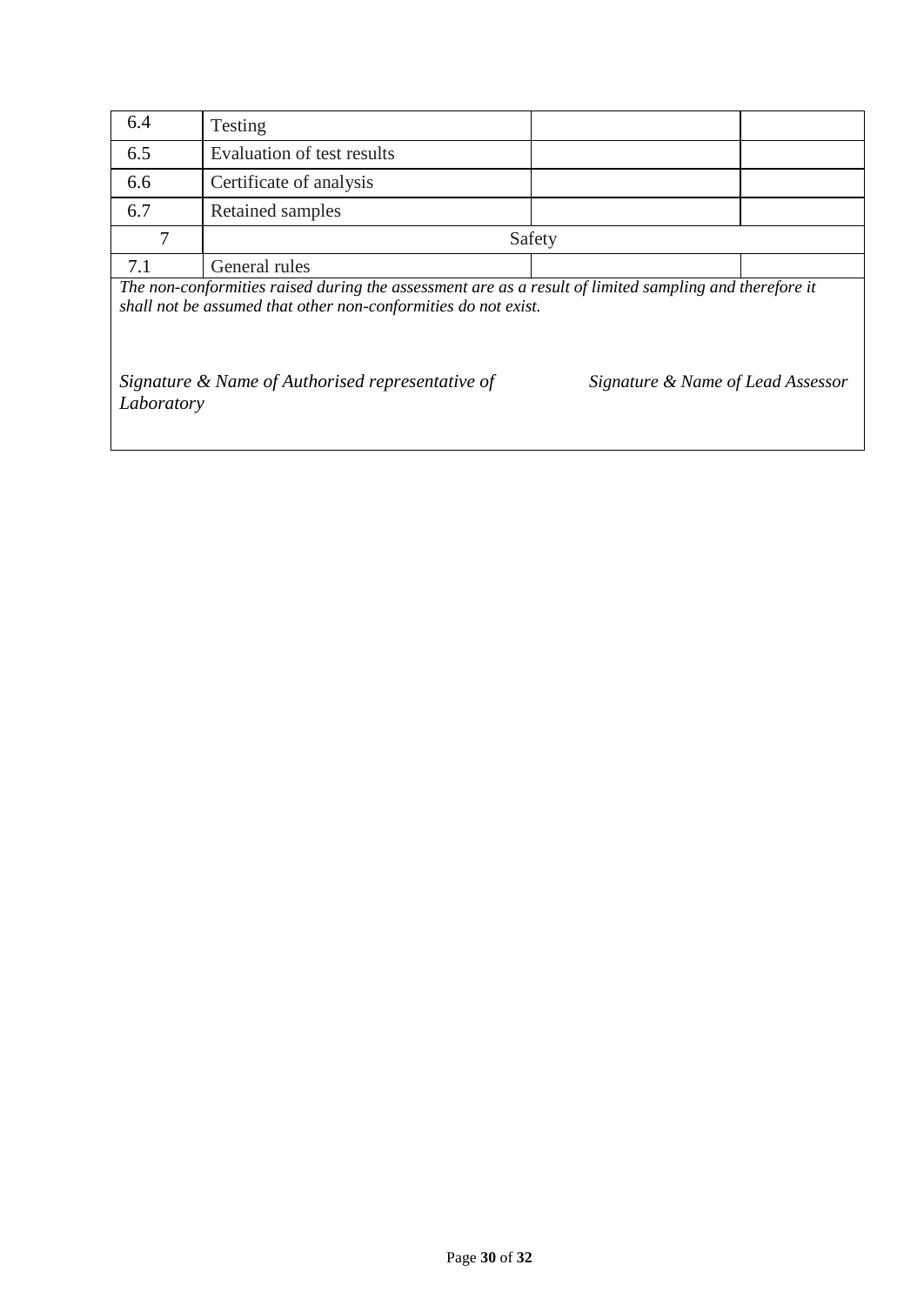### **Government of Nepal Ministry of health & population Department of Drug Administration National Medicines Laboratory**

## *SUMMARY OF THE ASSESSMENT*

| <b>Industry/Laboratory:</b>         |                                                                                                                                                                                                                           |                                    |                    | Location:   |                   |                              |  |                                                                      |
|-------------------------------------|---------------------------------------------------------------------------------------------------------------------------------------------------------------------------------------------------------------------------|------------------------------------|--------------------|-------------|-------------------|------------------------------|--|----------------------------------------------------------------------|
| <b>Laboratory Representative:</b>   |                                                                                                                                                                                                                           |                                    |                    |             | Date(s) of Visit: |                              |  |                                                                      |
|                                     | <b>Type of Visit:</b> Assessment / $I^{st}$ Surveillance / Re-Assessment / Supplementary Visit                                                                                                                            |                                    |                    |             |                   |                              |  |                                                                      |
| <b>Lead Assessor:</b>               |                                                                                                                                                                                                                           |                                    | <b>Assessor 1:</b> |             |                   |                              |  | <b>Assessor 2:</b>                                                   |
|                                     | Date of earlier visit:                                                                                                                                                                                                    |                                    |                    |             |                   |                              |  | Non-Conformities during earlier visit have/have not been discharged. |
|                                     | <b>ASSESSMENT SUMMARY:</b>                                                                                                                                                                                                |                                    |                    |             |                   |                              |  |                                                                      |
|                                     | Assessment Team Comment on compliance of laboratory to:<br>(a) Documentation:<br>(b) Equipment Status & Adequacy:<br>(c) Equipment Calibration and Traceability:<br>(d) Personnel Adequacy and Competency:<br>(e) Safety: |                                    |                    |             |                   |                              |  |                                                                      |
| assessment                          |                                                                                                                                                                                                                           | Non-Conformities raised during the |                    |             |                   | <b>MAJOR</b><br><b>MINOR</b> |  |                                                                      |
|                                     |                                                                                                                                                                                                                           |                                    |                    |             |                   |                              |  |                                                                      |
| <b>COMMENTS OF ASSESSMENT TEAM:</b> |                                                                                                                                                                                                                           |                                    |                    |             |                   |                              |  |                                                                      |
| <b>Enclosures</b>                   | NML-GLP-F-1                                                                                                                                                                                                               | NML-GLP-F-2                        | NML-GLP-F-3        | NML-GLP-F-4 |                   | NML-GLP-F-5                  |  | Any other Supporting documents                                       |
| No. of<br>Pages                     |                                                                                                                                                                                                                           |                                    |                    |             |                   |                              |  |                                                                      |